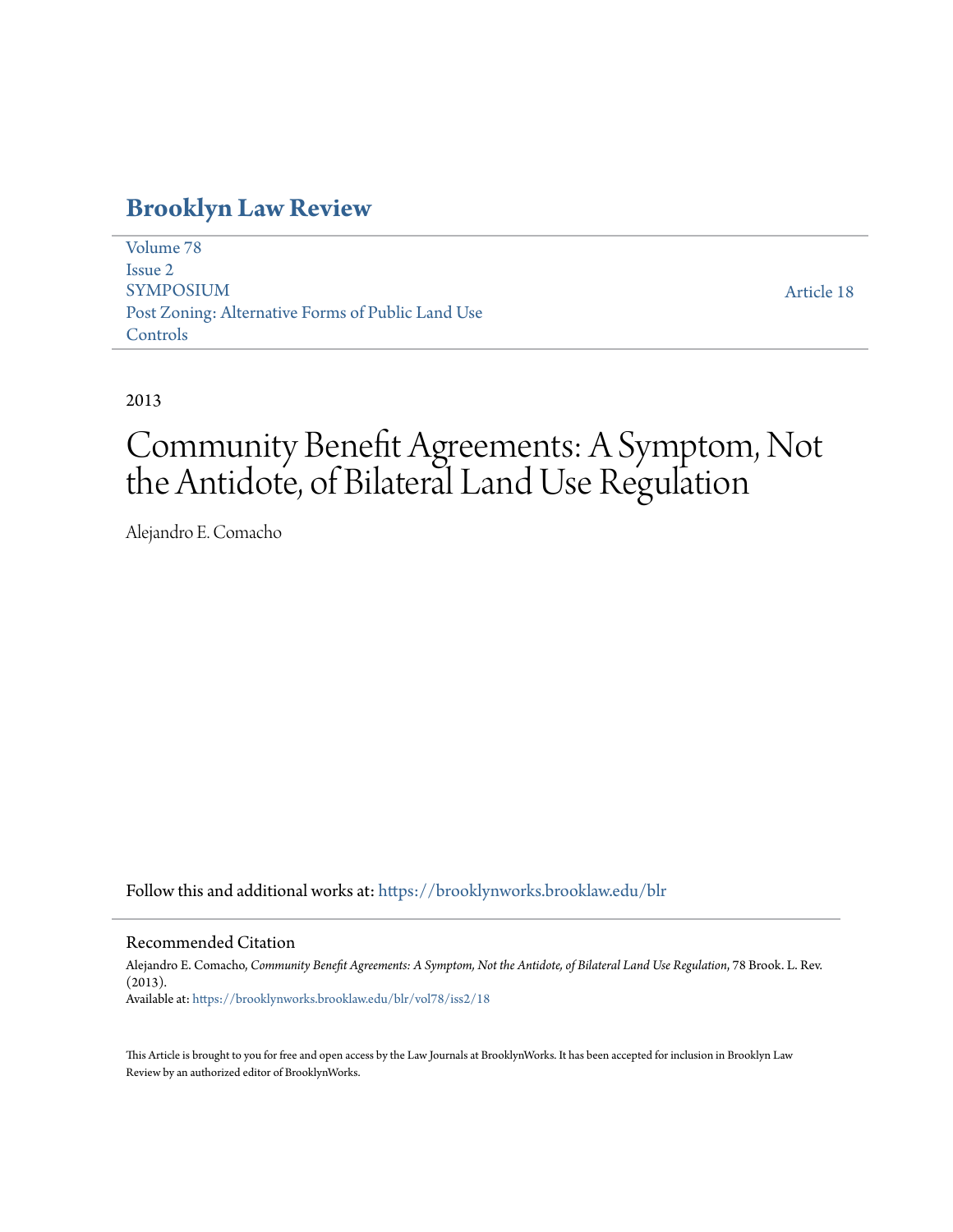# Community Benefits Agreements

# A SYMPTOM, NOT THE ANTIDOTE, OF BILATERAL LAND USE REGULATION<sup>∗</sup>

### *Alejandro E. Camacho*†

#### **INTRODUCTION**

The Lorenzo is an upscale, Italian-themed apartment and retail complex near the University of Southern California.<sup>1</sup> Primarily marketed to USC students and young professionals, the Lorenzo lures prospective tenants with its indoor basketball courts, stadium-seating movie theater, three-story fitness center, climbing wall, and on-site café.<sup>2</sup> However, what visitors will not see in this \$250 million apartment complex is that the on-site community medical clinic will operate rent-free for the next twenty years.<sup>3</sup> Also missing from the list of amenities are the funds that the developer earmarked for job training, local construction workers, and nearby small businesses, as well as the low-income-housing community trust created during the land use negotiation process.4 These unseen features are part of the Community Benefits Agreement (CBA) negotiated between a South Los Angeles community coalition— United Neighbors in Defense Against Displacement

-

<sup>∗</sup> © 2013 Alejandro E. Camacho. All Rights Reserved. † Professor of Law and Director, Center for Land, Environment, and Natural Resources, University of California, Irvine School of Law; Member Scholar, Center for Progressive Reform. I would like to thank Gregg Macey, David Reiss, Chris Serkin, and the *Brooklyn Law Review* for inviting me to be a part of the David G. Trager Public Policy Symposium on alternative forms of public land use controls. I would also like to thank Anna Bennett and Jennifer Chin for their valuable research assistance. 1

Patrick J. McDonnell, *City Planners Approve \$250-million Residential-Retail Complex in South L.A.*, L.A. TIMES (Feb. 11, 2011), http://articles.latimes.com/ 2011/feb/11/local/la-me-lorenzo-development-20110211.<br><sup>2</sup> LORENZO, http://www.thelorenzo.com/amenities (last visited Sept. 21, 2012).

<sup>&</sup>lt;sup>2</sup> LORENZO, http://www.thelorenzo.com/amenities (last visited Sept. 21, 2012).<br><sup>3</sup> Diana Pei Wu, *Los Angeles Coalition Wins Health Clinic and Jobs from* 

*Developer*, 18 RACE, POVERTY, & ENV'T 38, 38-41 (2011). 4  *Id.*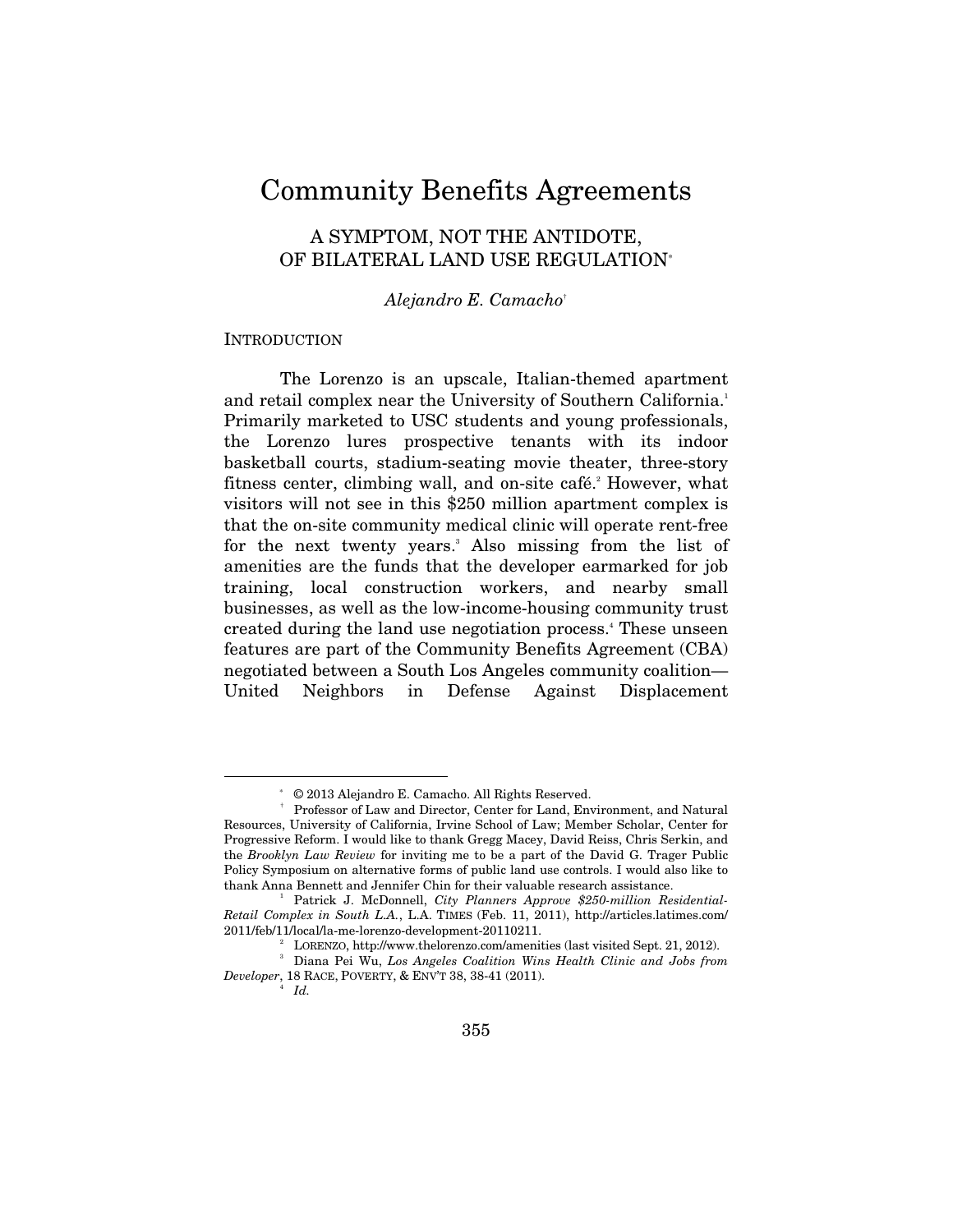(UNIDAD)—and the Lorenzo's developer, Geoffrey Palmer.<sup>5</sup> This agreement accomplished many things: affected community members were able to participate in the development's planning; the developer was able to build community support for the project and avoid costly litigation; and the municipality was able to tailor land use development to better accommodate the interests of all stakeholders.<sup>6</sup>

CBAs have proliferated as part of a larger movement throughout the United States away from the unilateral, government-dominated model of land use regulation and toward a more negotiated paradigm.7 This now-predominant model of negotiated decision making, however, has primarily been bilateral, allowing extensive and unparalleled opportunities for developers to engage in negotiation with government regulators but limiting participation opportunities for other affected parties, such as local residents and small businesses. In contrast to this prevailing bilateral model, CBAs allow a wide array of interested parties to participate in the decision-making process.<sup>8</sup> Some developers and municipalities have recognized that utilizing CBAs can avert or mitigate the negative effects development will have on a community, reduce conflict, promote civic engagement, and create community buyin and goodwill toward a new project.<sup>9</sup>

Although CBAs have emerged in part to address issues found in the bilateral, negotiated-development model, unfortunately they have been accompanied by significant problems of their own.10 Most notably, concerns such as whether to engage in a CBA process, the appropriate framework for its negotiation, and its relationship to the public regulatoryapproval process are typically left to the discretion of the developer. As a result, such agreements typically develop in parallel to the public process but independently of it—a redundancy that leads to additional costs for both developers and community members. More importantly, the negotiation process

 <sup>5</sup>  *Id.*; Annie Lainer Marquit, Commentary, *Public Counsel: Community Development Lawyers Building Foundations for Healthy Communities*, 21 J. AFFORDABLE HOUSING & COMMUNITY DEV. L. 9, 15 (2012).

 $^6$  Pei Wu, *supra* note 3, at 40-41.

 $\overline{ }$ <sup>7</sup> See infra Part I.

<sup>&</sup>lt;sup>8</sup> See infra Part II.

JULIAN GROSS ET AL., COMMUNITY BENEFITS AGREEMENTS: MAKING DEVELOPMENT PROJECTS ACCOUNTABLE 21-22 (2005), *available at* http://www.forworkingfamilies.org/resources/publications/community-benefits-agreementsmaking-development-projects-accountable. 10 *See id.* at 22-23.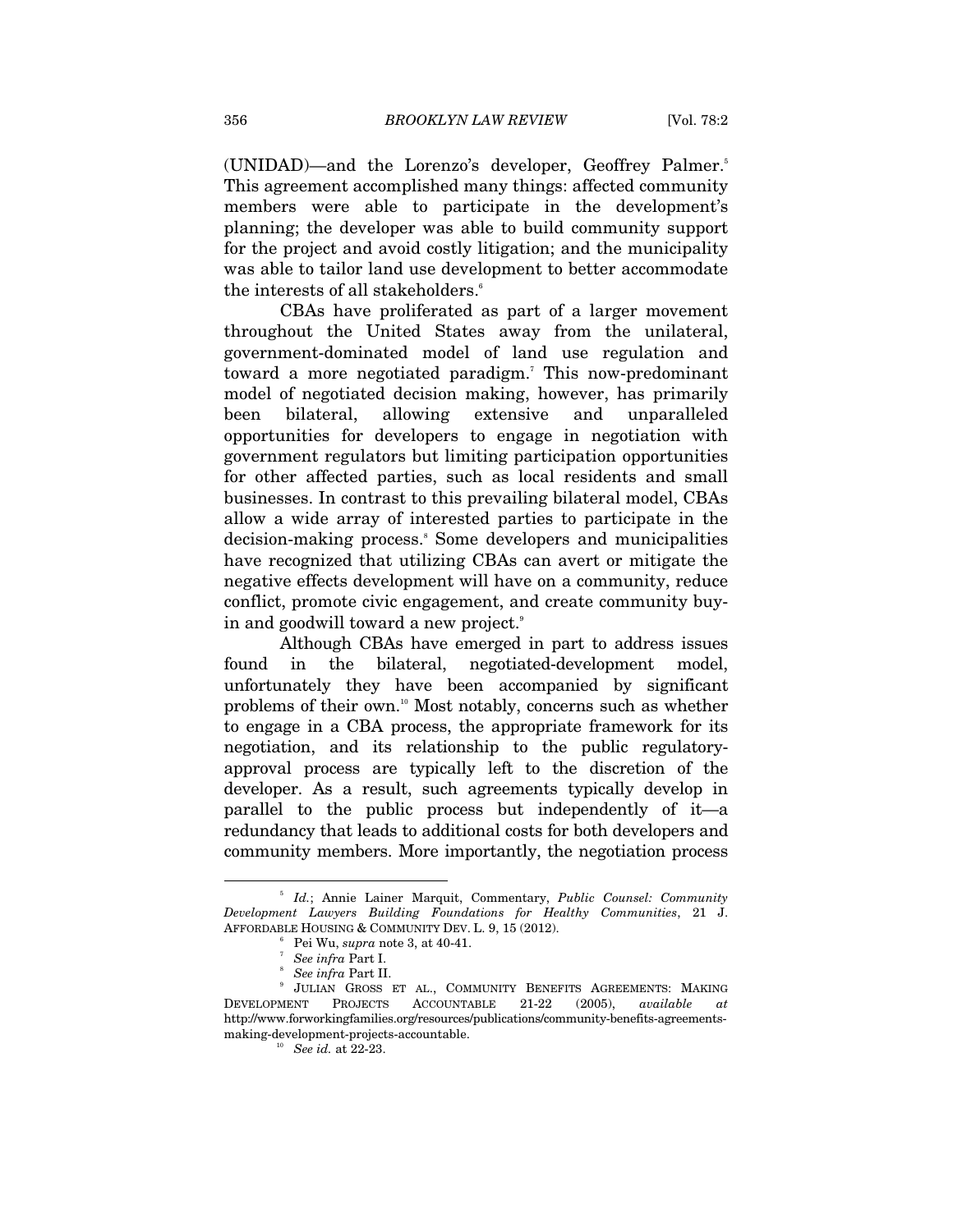results in less-than-optimal agreements that disproportionately reflect the interests of the developer, since it is entirely up to the developer how much to involve other stakeholders.

These weaknesses of CBAs, however, reflect the continued inadequacy of the existing bilateral-negotiation process in providing for legitimate land use decisions. The existing bilateral paradigm could be improved by altering the public regulatory process to require integration of more meaningful and sustained stakeholder participation opportunities—akin to those provided by CBAs—thereby reorienting the governmental authority to serve as mediator rather than negotiator of land use conflict. These improvements could allow states to stimulate democratic participation, minimize the costs that accompany separate public and private negotiations, and promote land use decisions that better reflect the interests of all affected parties. Such a multilateral model would help produce decisions that are better planned and more efficient, fair, and democratic.

This essay proceeds in three sections. Part I outlines the modern public land use decision-making process's transition from a unilateral model to bilateral-negotiation model, while Part II discusses the rise of CBAs as a response to shortcomings of the bilateral process. Part II also analyzes CBAs' benefits and drawbacks, and Part III suggests how elements of the CBA process can be integrated into a more effective negotiating model. In particular, rather than encouraging the creation of CBAs in the land use negotiation process, local governments should seek to integrate the most successful elements of the CBA process into the existing bilateral-negotiation framework, creating a multilateral, community-oriented decision-making process.

## I. EVOLUTION TOWARD NEGOTIATED PUBLIC LAND USE **REGULATION**

Public land use regulation in the United States was initially premised on a unilateral, "command-and-control" model of regulation, akin to the classic "New Deal" model of administrative regulatory authority that bases its legitimacy on regulator expertise.<sup>11</sup> This model viewed local planning

<sup>&</sup>lt;sup>11</sup> Richard B. Stewart, *Administrative Law in the Twenty-First Century*, 78 N.Y.U. L. REV. 437, 440-41, 446 (2003) (describing New Deal model of regulatory management by experts "[g]uided by experience and professional discipline").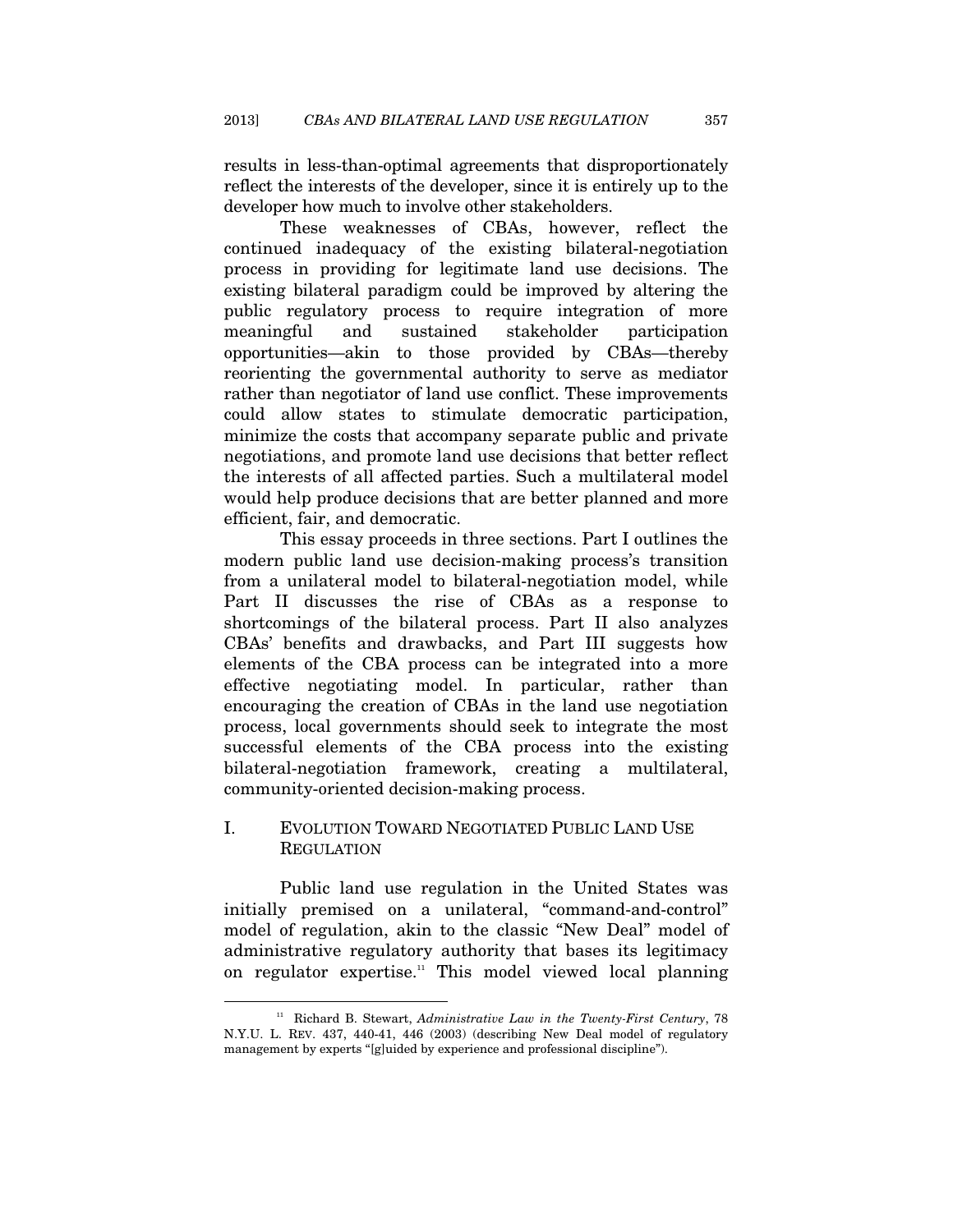agencies as experts charged with developing the land use rules and decisions for their jurisdiction.<sup>12</sup> Zoning regulations were expected to be detailed, prospective, and generally applicable rules that regulators with limited public involvement established and local expert planners and planning commissions administered.13 Changes to or deviations from these general rules were expected to be rare.

Unsurprisingly, it quickly became clear that this model failed to produce enduring land use rules and led to the rise of various negotiation-based approaches. Two key problems with this unilateral model were its reliance on planning expertise purportedly capable of conceiving objective rules, as well as an assumption of comprehensive rationality despite substantial uncertainty.<sup>14</sup> In practice, land was frequently designated for uses that were not deemed economically desirable or feasible, and land use rules were often used to exclude and discriminate against persons viewed as undesirable.15

Criticisms of this normative model soon gave rise to widespread reliance on a suite of bilateral, negotiation-based approaches. The two most basic variations of this bilateralnegotiation model are negotiated zoning and development and annexation agreements. Negotiated zoning remains closely tied to the traditional unilateral approach of land use regulation. This model accepts the existing command-and-control land use plan, but it also employs a number of flexibility devices that allow piecemeal exceptions to existing zoning regulations, including conditional use permits, variances, planned unit developments, and contract zoning.<sup>16</sup> Under this model, a developer negotiates with the local government for changes to the property's zoning designation, keeping in mind that takings law requires negotiated conditions to be limited to reducing impacts caused by zoning changes.<sup>17</sup> Consequently, while this model allows some deviation from the existing zoning

 <sup>12</sup> Alejandro Esteban Camacho, *Mustering the Missing Voices: A Collaborative Model for Fostering Equality, Community Involvement and Adaptive Planning in Land Use Decisions* (Installment I), 24 STAN. ENVTL. L.J. 3, 9 (2005) [hereinafter Camacho, *Mustering I*]. 13 *Id.* at 8.

 $^{15}$   $\,$   $\,$   $\!See,$   $e.g.,$  JANE JACOBS, THE DEATH AND LIFE OF GREAT AMERICAN CITIES 6, 15 (1961).

<sup>&</sup>lt;sup>16</sup> Camacho, *Mustering I*, *supra* note 12, at 39. 17<br><sup>17</sup> See 2 ANDERSON'S AMERICAN LAW OF ZONING § 9.20, at 171 (Kenneth H. Young ed., 4th ed. 1996); *see also infra* note 112 and accompanying text.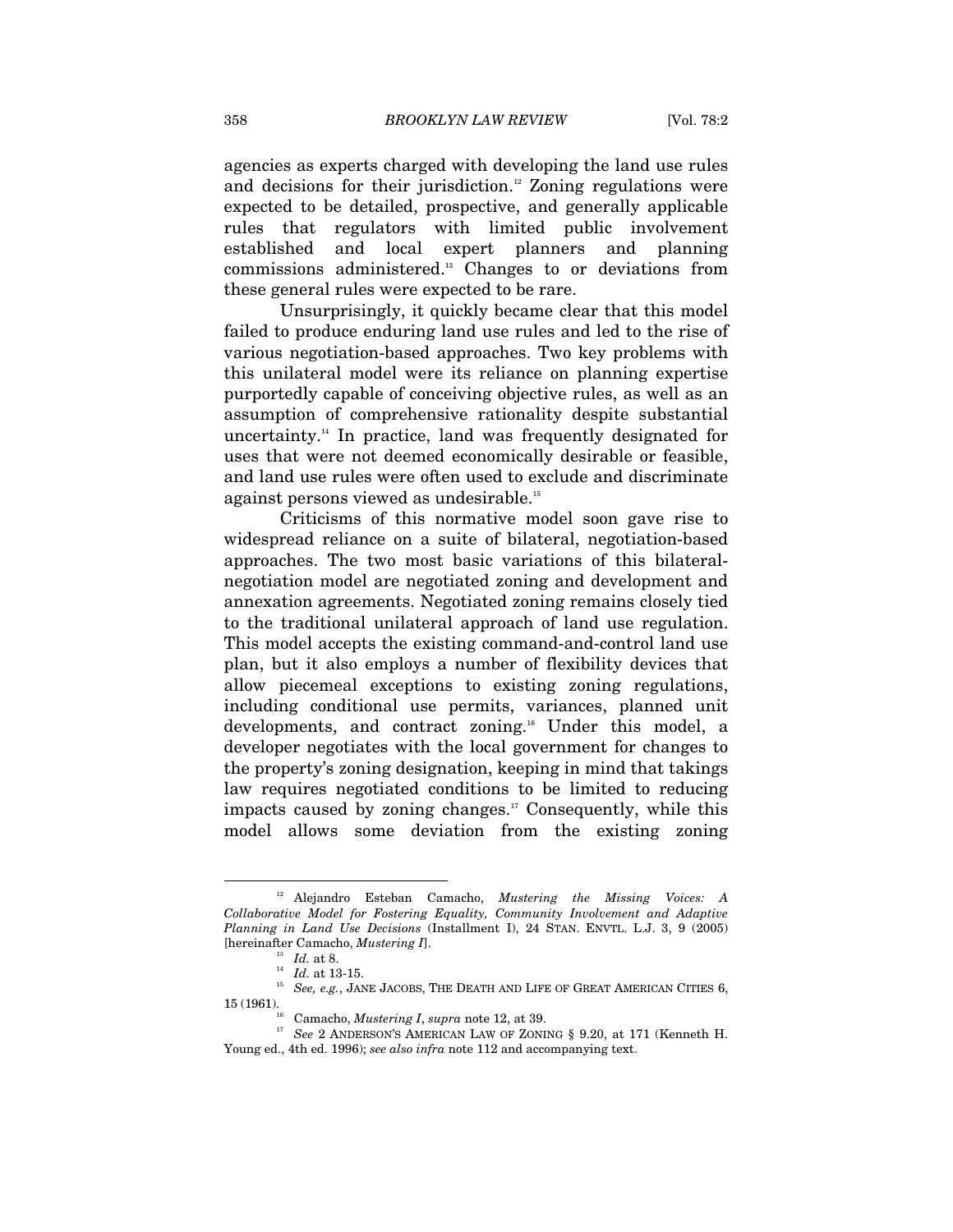framework, its negotiation process and permissible revisions are somewhat limited.<sup>18</sup>

Development agreements and annexation agreements, on the other hand, permit more negotiation and greater deviation from existing land use designations.<sup>19</sup> Once a state passes enabling legislation that authorizes such agreements—over sixteen states have done this to date—cities are free to adopt development agreements or annexation agreements as amendments to traditional zoning regulations.<sup>20</sup> Development agreements are express contracts in which a developer, before beginning a project, seeks a long-term change or freeze of rules applicable to the property in question.<sup>21</sup> In California, virtually all large-scale developments are pursued through development agreements.<sup>22</sup>

Legislation authorizing development agreements and annexation agreements typically allows for wholesale exceptions to existing land use codes, and the few courts who have considered the issue agree that projects undertaken through such agreements are not subject to Takings Clause limitations.<sup>23</sup> Indeed, because development agreements and annexation agreements are characterized as voluntary contracts, they allow cities unprecedented flexibility to accommodate developers. In exchange, developers may provide contributions to cities, which are typically placed into a general fund or earmarked for unrelated pet projects.<sup>24</sup> This framework allows the developer to

<sup>&</sup>lt;sup>18</sup> Camacho, *Mustering I*, *supra* note 12, at 16-21.<br><sup>19</sup> Daniel J. Curtin, Jr. & Michael H. Zischke, *Development Agreements: Securing Vested Rights and Project Completion Benefits*, *in* 1989 ZONING AND PLANNING

LAW HANDBOOK 349, 360 (Mark S. Dennison ed., 1989).<br><sup>20</sup> NORMAN WILLIAMS, JR. & JOHN M. TAYLOR, AMERICAN LAND PLANNING LAW: LAND USE AND THE POLICE POWER § 154A.02, at 145 (Supp. 2002).

<sup>&</sup>lt;sup>21</sup> David L. Callies & Julie A. Tappendorf, *Unconstitutional Land Development Conditions and the Development Agreement Solution: Bargaining for Public Facilities After Nollan and Dolan,* 51 CASE W. RES. L. REV. 663, 664 (2001).<br><sup>22</sup> See DAVID L. CALLIES, PRESERVING PARADISE: WHY REGULATION WON'T

WORK 46, 53 (1994) (noting that hundreds of communities in California have used development agreements). 23 *See, e.g.*, Leroy Land Dev. v. Tahoe Reg'l Planning Agency, 939 F.2d 696,

<sup>698-99 (9</sup>th Cir. 1991) (holding nexus requirement does not apply in settlement agreement between agency and developer "because the promise is entered into voluntarily, in good faith and is supported by consideration"); Xenia Rural Water Ass'n v. Dallas Cnty., 445 N.W.2d 785, 788-89 (Iowa 1989) (holding negotiated setback requirement not a taking where part of agreement between parties); Meredith v. Talbot Cnty., 560 A.2d 599, 604 (Md. Ct. Spec. App. 1989) (stating that agreement between developer and county in which developer agreed to convey property to conservation group in exchange for approval was not a taking because the agreement was an "informed business decision" benefiting the developer and thus voluntary, even if "the decision was made in the face of likely adverse governmental action"). 24 Camacho, *Mustering I*, *supra* note 12, at 30-33.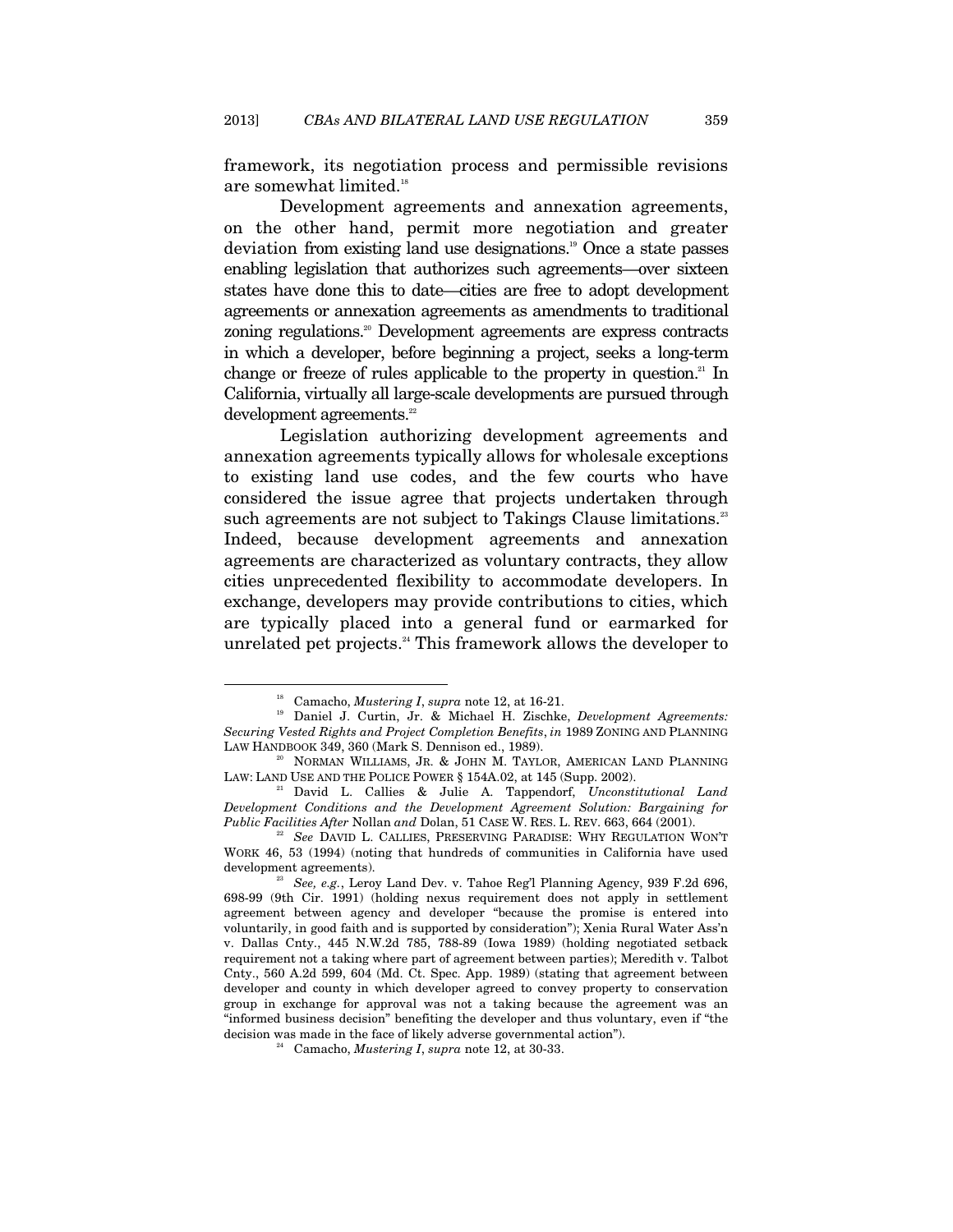negotiate with the city for those changes but, as with negotiated zoning, public input is at best indirect.<sup>25</sup> As a result, adjacent residents and local businesses bear most of the burden but may receive none of the benefits.<sup>26</sup>

The bilateral-negotiation model—whether through more conventional, negotiated zoning or the more recent, development-agreement variation—is now the baseline process for land use regulation in virtually every state in the United States.<sup>27</sup> Although negotiated zoning and development agreements promote more negotiation and flexibility than the traditional, unilateral command-and-control model, certain characteristics of this paradigm shift have undermined its legitimacy. Chief among these criticisms is that the negotiation, implementation, and monitoring processes are exclusionary.<sup>28</sup> Because both negotiated zoning and development agreements typically involve only the developer and the local government, affected community groups are necessarily left out of the equation.<sup>29</sup> Additionally, these arrangements can lead to inefficient agreements that fail to reflect the full range of interests affected by the land use conflict.<sup>30</sup> It also places the local government planner in the unworkable position of negotiating on behalf of many competing interests with little input from the parties who will be affected.<sup>31</sup> Because of this bilateral orientation, the negotiation process and subsequent approval process are also criticized for promoting conflict and ignoring the long-term community engagement that is essential to the legitimacy of decentralized decision-making processes.<sup>32</sup> Finally, although this agreement-by-agreement approach is ad hoc by nature, it simultaneously fails to adapt to change. In particular, it fails to provide mechanisms that ensure continued monitoring and

<sup>25</sup> *See id.* at 23-30. 26 *Id.* at 33, 39-40. 27 *See, e.g.*, Mark Cordes, *Policing Bias and Conflicts of Interest in Zoning Decisionmaking*, 65 N.D. L. REV. 161, 166-67 (1989); Lee Anne Fennell, *Hard Bargains and Real Steals: Land Use Exactions Revisited*, 86 IOWA L. REV. 1, 26-27 (2000); Carol M. Rose, *Planning and Dealing: Piecemeal Land Controls as a Problem of Local Legitimacy*, 71 CALIF. L. REV. 837, 849 (1983); Erin Ryan, *Zoning, Taking, and Dealing: The Problems and Promise of Bargaining in Land Use Planning Conflicts*, 7 HARV.

<sup>&</sup>lt;sup>28</sup> Camacho, *Mustering I*, *supra* note 12, at 39.<br>
<sup>29</sup> CALLIES, *supra* note 22, at 53.<br>
<sup>30</sup> Camacho, *Mustering I*, *supra* note 12, at 15.<br>
<sup>31</sup> Id. at 40.<br>
<sup>32</sup> Id. at 65.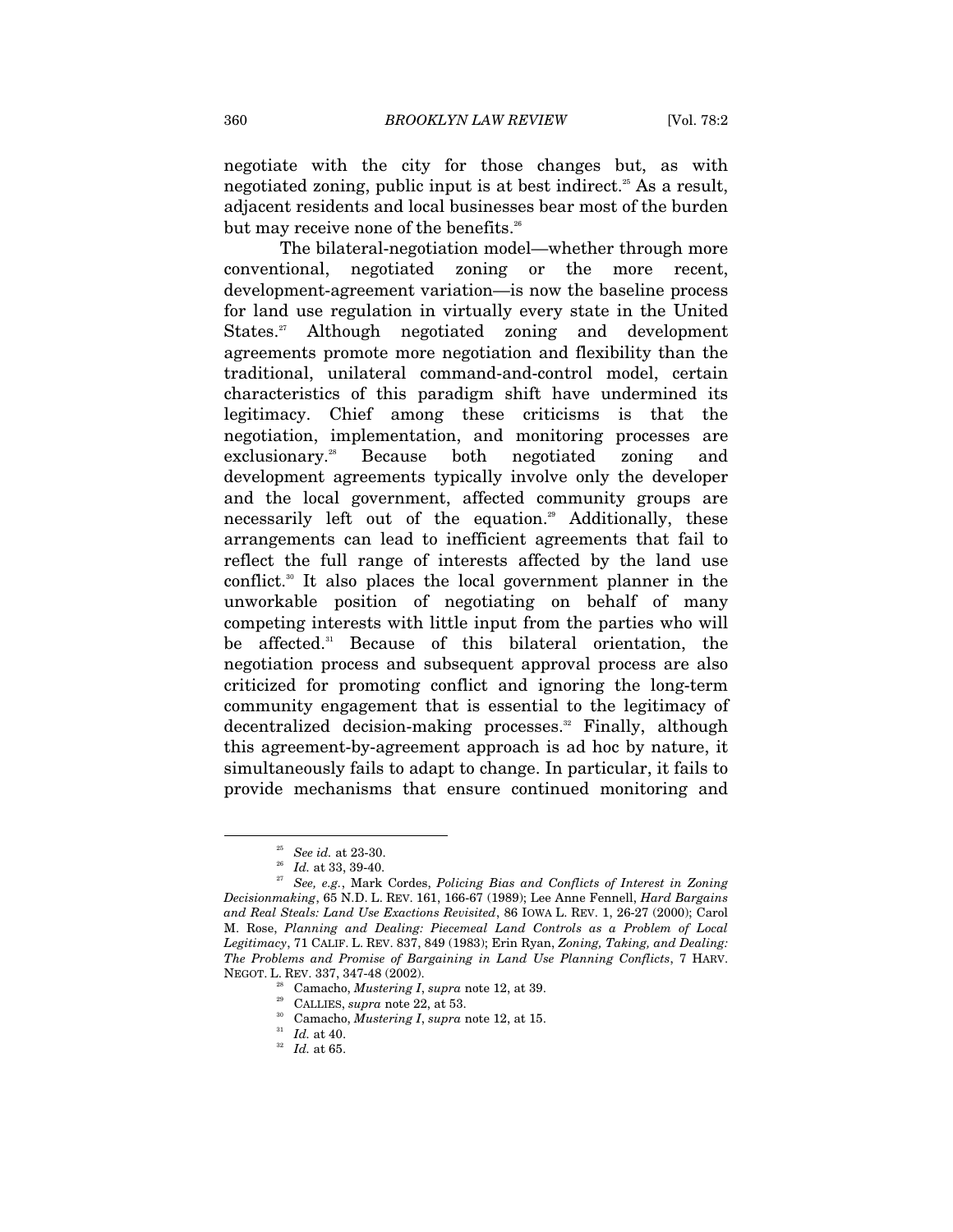adjustment of decisions in order to account for changed circumstances or new information.<sup>33</sup>

#### II. CBAS AS A RESPONSE TO THE BILATERAL MODEL

CBAs emerged as a tool to help resolve land use conflict largely in response to the lack of transparency and stakeholder representation in public land use decisions. In contrast to development agreements—to which the developer and the governmental authority are the only parties—CBAs are usually negotiated directly between the project developer and community representatives.34 Rather than containing terms between a developer and the local government, CBAs specify public benefits that a developer will provide in order to secure community support for (or at least tolerance of) the proposed project.35 Typically, local groups relinquish the right to challenge project approvals and sometimes agree to provide affirmative support in exchange for the developer's agreement to provide community benefits.<sup>36</sup>

CBAs range in shape and size. Some are small agreements between one or more local groups, while others are essentially city-wide contracts that involve many community stakeholders and provide wide-ranging community benefits. Examples of the community benefits these agreements secure include funding for affordable housing, parking, park space, living wages, and local hiring.<sup>37</sup> Most CBAs—such as the Ballpark Village CBA in San Diego, the Atlantic Yards CBA in Brooklyn, and the Los Angeles International Airport and Staples Center CBAs in Los Angeles—are private agreements, signed between community groups and the developer directly.<sup>38</sup> Even privately negotiated CBAs, however, will often include governmental involvement at some stage.<sup>39</sup> In some cases, private CBAs have been incorporated into the public regulatory

<sup>33</sup> *Id.* at 50. 34 *See* Vicki Been, *Community Benefits Agreements: A New Local Government Tool or Another Variation on the Exactions Theme?*, 77 U. CHI. L. REV. 5, <sup>5</sup> (2010). 35 *See* Christine A. Fazio & Judith Wallace, *Legal and Policy Issues Related to* 

*Community Benefits Agreements*, 21 FORDHAM ENVTL. L. REV. 543, 557 (2010).<br><sup>36</sup> Benjamin S. Beach, *Strategies and Lessons from the Los Angeles Community <br><i>Benefits Experience*, 17 J. AFFORDABLE HOUSING & COMMUNITY DEV. L

<sup>&</sup>lt;sup>37</sup> Id. at 98.<br><sup>38</sup> See Been, supra note 34, at 7.<br><sup>39</sup> Patricia E. Salkin & Amy Lavine, *Understanding Community Benefits Agreements*, 24 PRAC. REAL EST. LAW., no. 4, July 2008, at 20 [hereinafter Salkin & Lavine, *Understanding I*].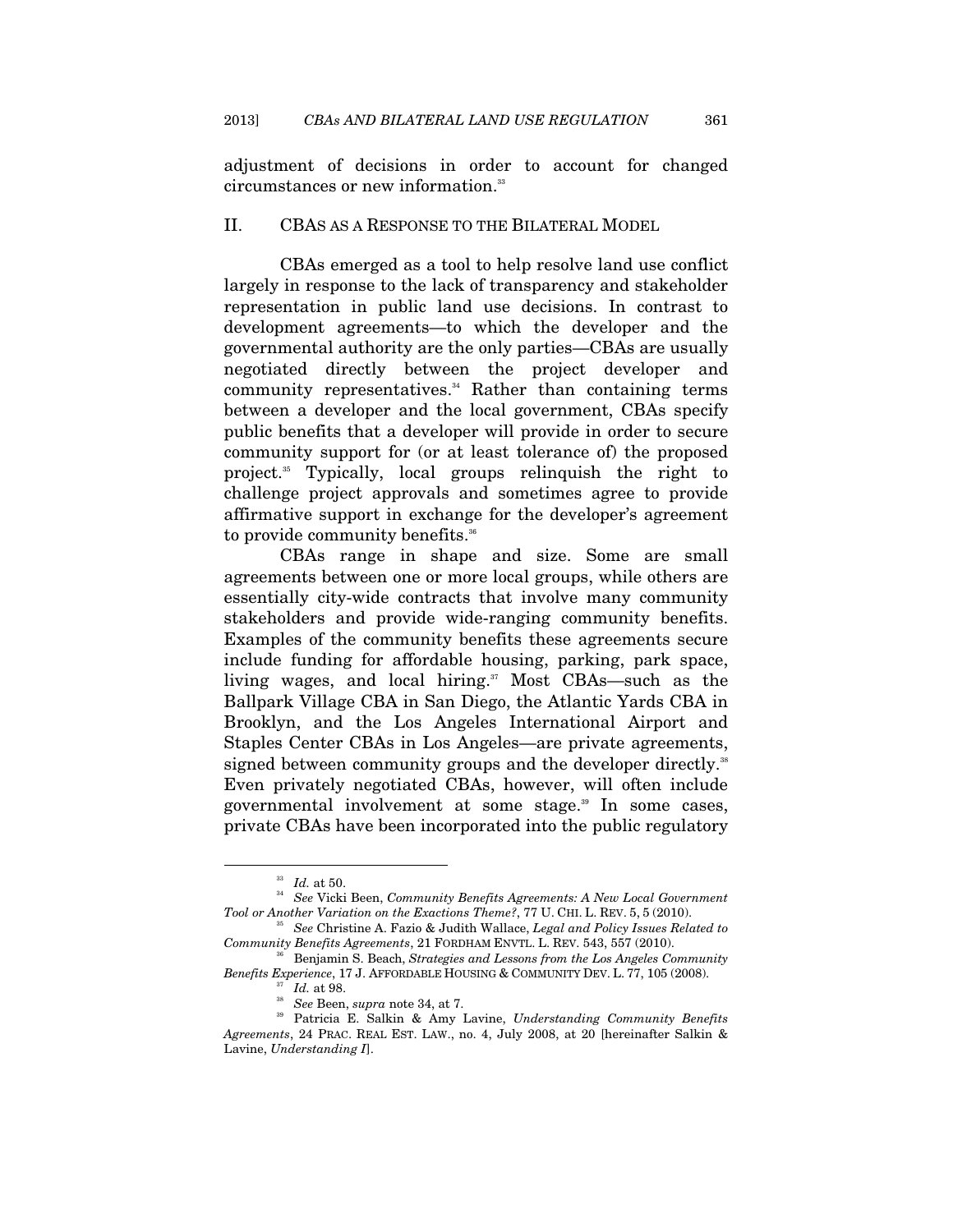process through development agreements, while other "public" CBAs were negotiated directly between the governmental authority and the developer, enabling government involvement in the agreement's implementation and enforcement.<sup>40</sup> Examples of this latter type of agreement include the Cherokee-Gates Rubber CBA in Denver, agreements related to the Yale Cancer Center in New Haven, and the Oak-to-Ninth project in Oakland.41 Still other public CBAs involved a governmental entity as the developer, such as the CBA negotiated by the Los Angeles World Airport Authority.<sup>42</sup> Nonetheless, some assert that any agreements that involve governmental authorities are not CBAs but rather public– private partnerships.<sup>43</sup>

In some sense, CBAs can be understood as an extension of more conventional forms of private ordering in the land use context, similar to real covenants and easements in that they allow the developer and other stakeholders to negotiate land use restrictions. Indeed, CBAs are most similar to conventional servitudes in that they involve a set of promises that are intended to burden the use of—and to run with—particular land.<sup>44</sup> Of course, many CBAs differ from private land use controls in that they require local government involvement at some stage.<sup>45</sup> Additionally, even purely private CBAs do not involve a transfer of a real property interest. Indeed, their affirmative promises typically are not intended to benefit any

 <sup>40</sup> *Id.*

<sup>41</sup> Julian Gross, *Community Benefits Agreements: Definitions, Values, and Legal Enforceability*, 17 J. AFFORDABLE HOUSING & COMMUNITY. DEV. L. 35, 37, 47 (2008) (describing how community organizations sometimes use the term to describe any outcome resulting in campaigned-for community benefits, while local government officials and developers sometimes use CBAs to describe any set of community benefits

commitments to which they agree). 42 *Id.* at 51. 43 *But see* David A. Marcello, *Community Benefit Agreements: New Vehicle for Investment in America's Neighborhoods*, 39 URB. LAW. 657, 660-61 (2007) (making a clear distinction between CBAs, which he defines as having no government involvement, and development agreements, which he calls "Public-Private Partnerships").<br><sup>44</sup> Cf. RESTATEMENT (THIRD) OF PROP.: SERVITUDES § 1.1(1) (2000) (defining

servitude as "a legal device that creates a right or an obligation that runs with land or an interest in land"); JOSEPH WILLIAM SINGER, PROPERTY 224-25 (3d ed. 2010) ("Land use restrictions intended to run with the land are called 'covenants' or 'servitudes.'"). 45 *See supra* notes 39-42 and accompanying text. *Cf.* Terry Pristin, *In Major* 

*Projects, Agreeing not to Disagree*, N.Y. TIMES, June 14, 2006, at C6 (characterizing New York City's CBA process that excludes local government officials as atypical of most CBA processes).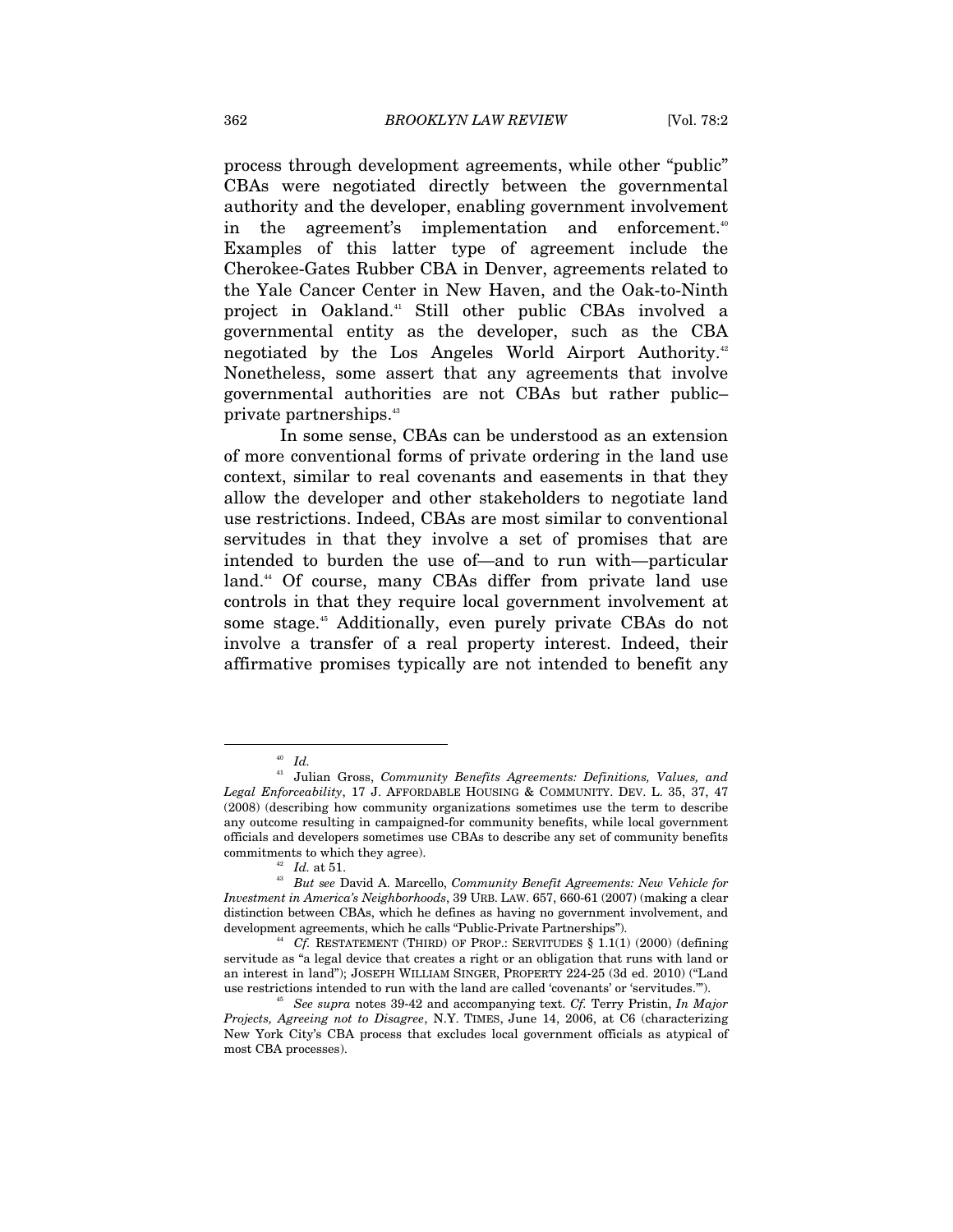particular real property interest.<sup>46</sup> CBAs thus routinely include as parties community stakeholders who may or may not be landowners. Perhaps the most distinctive feature of private CBAs in contrast to servitudes is the fact that the consideration stakeholders often provide for any community benefits is a return promise to support or at least acquiesce in the development.<sup>47</sup>

#### *A. The Virtues of the CBA Trend*

The increased use of CBAs has provided several benefits to the now-prevalent bilateral-negotiation model of land use regulation. Some commenters have argued that the negotiated outcomes are more effective, efficient, fair, and legitimate as a result of CBAs.<sup>48</sup> CBAs enable community stakeholders to negotiate the mitigation of development impacts that adversely affect surrounding neighborhoods. These effects on the surrounding community can include severe environmental concerns, economic concerns, or strain on local facilities or resources.49 In the case of the UNIDAD CBA in South Los Angeles, where the property owner had demolished one of the few medical facilities in the community to make way for upscale apartments, the community coalition was able to negotiate for a medical clinic as well as money for a land trust to support low-income housing in a new development.<sup>50</sup> CBAs can thus ensure that developers and local governments do not overlook these community impacts when planning or approving development projects.<sup>51</sup>

 <sup>46</sup> *See* GROSS ET AL., *supra* note 9, at 10 (outlining common community benefits negotiated for, including living wage requirements, local hiring, space for community centers or clinics, parks or green spaces, and affordable housing). 47 Beach, *supra* note 36, at 97. 48 *See, e.g.*, GROSS ET AL., *supra* note 9, at 21-22 ("The CBA negotiation

process provides a mechanism to ensure that community concerns are heard and addressed . . . . CBAs commit developers in writing to promises they make regarding their projects, and make enforcement much easier . . . . CBAs encourage early negotiation between developers and the community, avoiding delays in the approval process."). *Cf.* Daniel P. Selmi, *The Contract Transformation in Land Use Regulation*, 63 STAN. L. REV. 591, 624-25 (2011) (asserting negotiated development can serve to

promote economic efficiency).<br><sup>49</sup> Fazio & Wallace, *supra* note 35, at 545.<br><sup>50</sup> Pei Wu, *supra* note 3, at 38-41 (describing the CBA process and outcome<br>between UNIDAD and developer).

 $b<sup>51</sup>$  Patricia E. Salkin & Amy Lavine, *Understanding Community Benefits Agreements: Equitable Development, Social Justice and Other Considerations for Developers, Municipalities and Community Organizations*, 26 UCLA J. ENVTL. L. & POL'Y 291, 295-96 (2008) [hereinafter Salkin & Lavine, *Understanding II*] ("CBAs are considered by their supporters to be powerful tools for assuring that community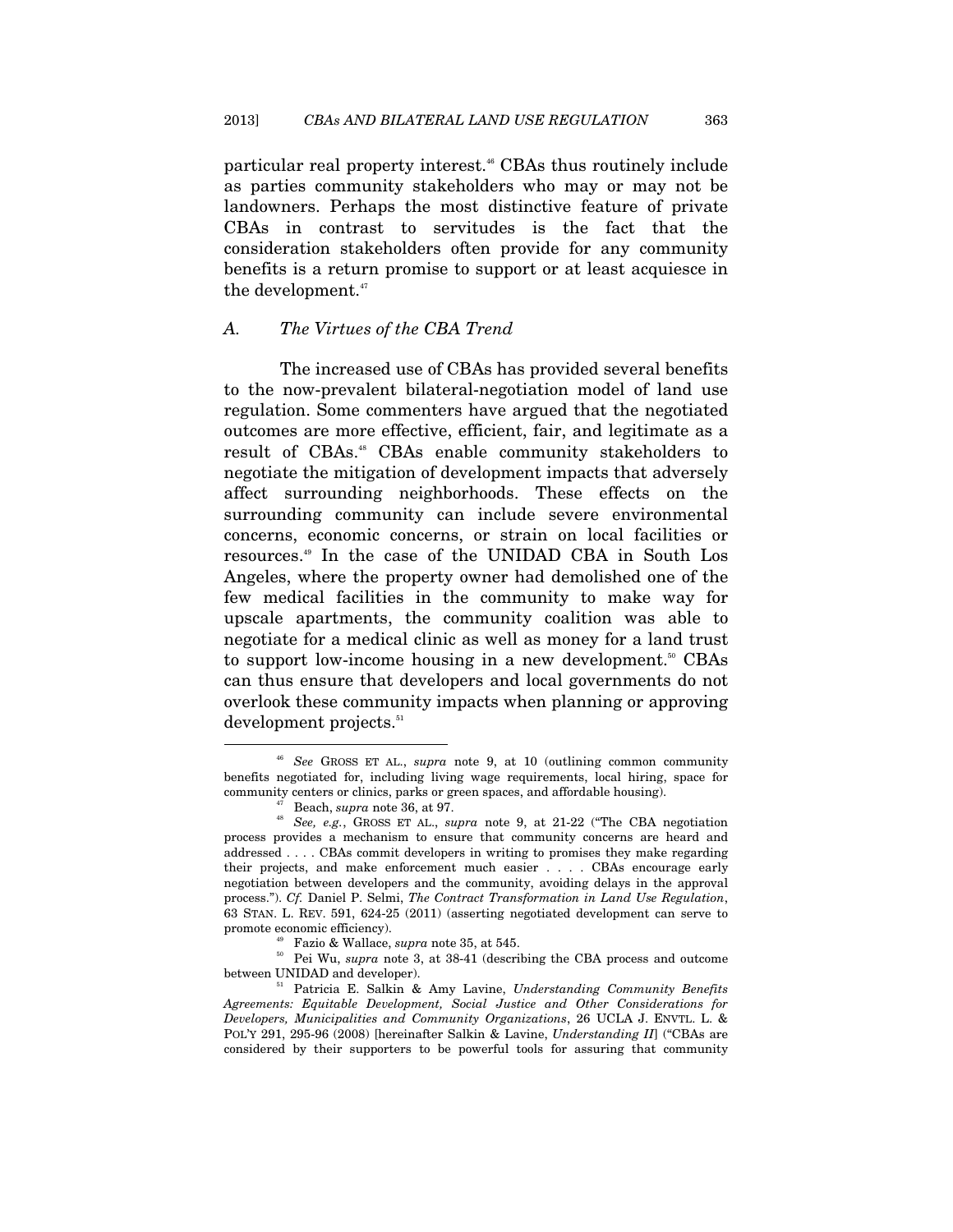To the extent that these agreements integrate the full range of interests of affected parties, CBAs have the potential to promote and perhaps best approximate the broader public interest.<sup>52</sup> Such an assertion mirrors claims raised on behalf of other multilateral or collaborative regulatory processes.<sup>53</sup> Various commenters have reported community participants' substantial satisfaction with the outcome of  $CBAs$ ,  $54$  including the development of long-term collaboration among community members as a result of CBAs.<sup>55</sup> In addition to mitigating the negative effects from development, community groups can also secure extra amenities that otherwise would be unobtainable, either because they are not traditionally addressed in the normal planning process<sup>56</sup> or because of local government budget constraints.<sup>57</sup> Of course, the very existence of the CBA itself is evidence that every party believed it was better off with an agreement than without one.

In addition to improving substantive outcomes, there is a credible argument that CBAs may improve land use decision-

prospect of a new community health center, small business spaces, new jobs at living wages, and other benefits to be implemented at the new development. The hope is that this can become an anchor for community well-being, instead of something that contributes to community displacement."). 55 *See, e.g.*, GROSS ET AL., *supra* note 9, at 32 ("[O]rganizers note that

 $\overline{a}$ 

impacts will not be overlooked when large developments are planned for the neighborhood"); *see also* Been, *supra* note 34, at 15 ("CBAs may give neighborhoods a more meaningful role in the development process than the opportunities the existing land use process provides for public participation.").

land use process provides for public participation."). 52 *See* GROSS ET AL., *supra* note 9, at 16 (discussing the wide array of community interests included in the LAX CBA in Los Angeles, such as labor unions, environmentalists, church congregations, educators, administrators, and minority interest groups). 53 *See* Alejandro E. Camacho, *Can Regulation Evolve? Lessons from a Study* 

*in Maladaptive Management*, 55 UCLA L. REV. 293, 309-10 (2007) (describing how advocates of collaborative habitat conservation planning argued that collaborative regulation would serve to better approximate the public interest by integrating stakeholders early and throughout agreement formation and implementation). 54 *See, e.g.*, Pei Wu, *supra* note 3, at 41 ("[M]ost are extremely excited at the

organizations that learned to work together through the Staples negotiations have continued collaborating with regard to other projects. In this respect, success has bred success; the coalition-building aspect of the CBA process has indeed led to lasting collaboration, resulting in greater political effectiveness for participants."). 56 *See, e.g.*, GROSS ET AL., *supra* note 9, at 14 (discussing the "unprecedented"

features of the Staples CBA in Los Angeles, including "a developer-funded assessment of community park [and] recreation needs, . . . a goal that 70% of the jobs created in the project will pay the City's living wage, . . . consultation with the coalition on selection of tenants[,] . . . increased affordable housing requirements in the housing component of the project, and a commitment of seed money for other affordable housing projects . . . ."); Been, *supra* note 34, at 17 (noting negotiations for wage rates or employment practices). 57 Fazio & Wallace, *supra* note 35, at 544.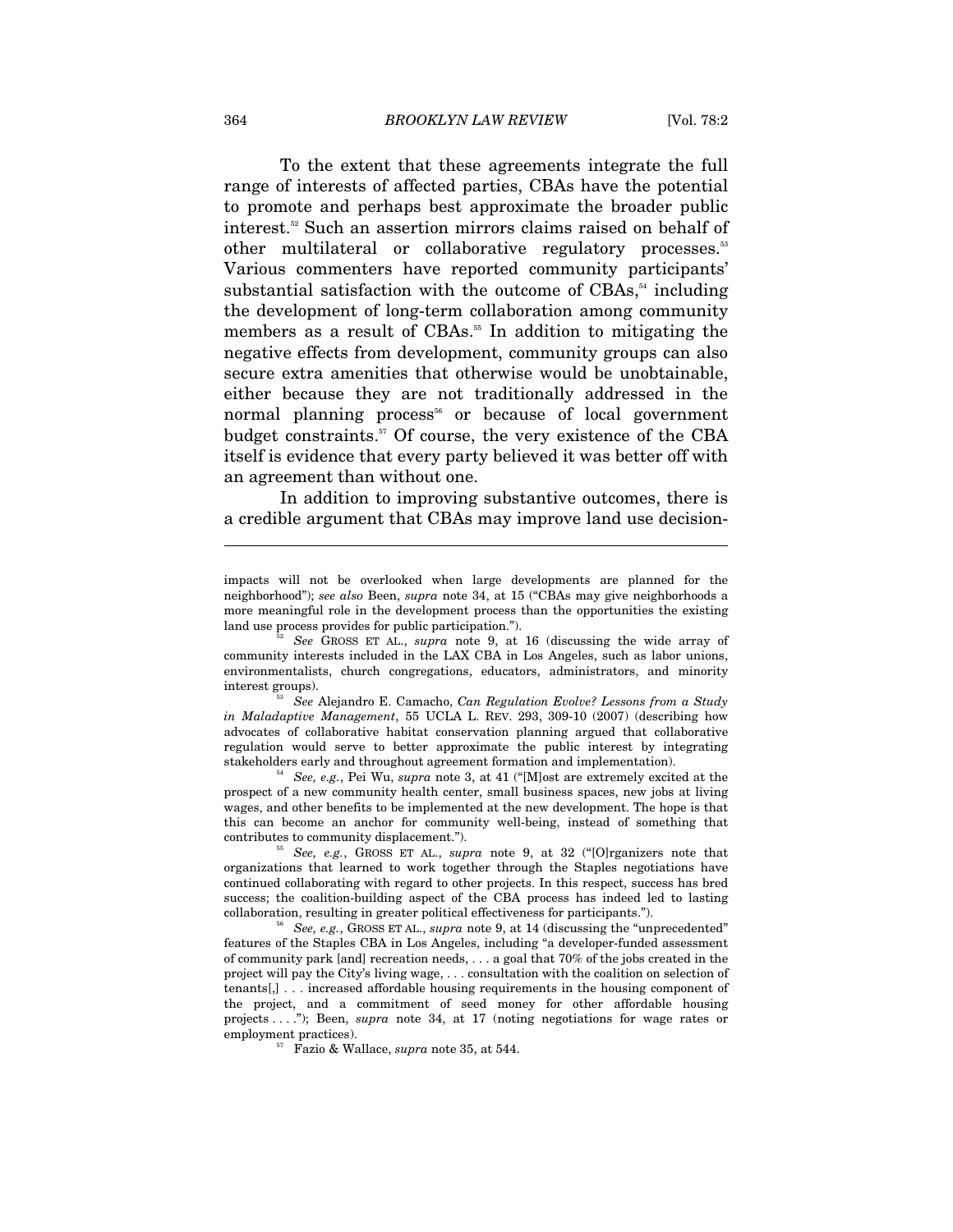making processes. Some evidence shows that community members believe CBAs can lead to a more effective, fair, and legitimate decision-making process.<sup>58</sup> In contrast with the more common adversarial approach that usually generates litigation, many prefer the CBA process because it provides an opportunity for more creative and cooperative problem solving.<sup>59</sup> Moreover, because CBAs can increase community participation in land use decisions, they arguably have intrinsic democratic value beyond mere participant satisfaction.<sup>60</sup> CBAs grant communities, including low-income and minority groups, a voice in the development process, empowering them with a degree of control where corporate interests usually dominate. $61$  As such, CBAs offer community groups the opportunity for procedural justice by enabling them to participate directly in decision making. Such direct stakeholder participation has been shown to increase the perceived legitimacy of public decision-making processes like  $CBAs<sub>1</sub><sup>62</sup>$  independent of the ultimate substantive outcome.<sup>63</sup>

Satisfaction with the CBA process is not limited to the community groups who negotiate them. Developers also benefit from its procedural advantages by obtaining less expensive conflict resolution, generating community goodwill and support (which can help secure regulatory approval), and fostering long-term development viability through investment in the surrounding community.<sup>64</sup> While vocal community opposition

 <sup>58</sup> *See, e.g.*, McDonnell, *supra* note 1; Thomas A. Musil, *The Sleeping Giant: Community Benefit Agreements and Urban Development*, 44 URB. LAW. 827, 842 (2013) (stating surveyed community stakeholders believed CBAs improved the development process); Mitch Thompson, *Harrison Residents Grasp CBA as a Tool Towards Racial and Economic Equity*, *in* COMMUNITY BENEFITS AGREEMENTS: GROWING A MOVEMENT IN MINNESOTA 6-8 (2008), *available at* http://www.metrostability.org/

<sup>&</sup>lt;sup>59</sup> See Fazio & Wallace, *supra* note 35, at 544-45.<br><sup>60</sup> See Jody Freeman, *Collaborative Governance in the Administrative State*, 45 UCLA L. REV. 1, 27 (1997) [hereinafter Freeman I]. 61 Salkin & Lavine, *Understanding II*, *supra* note 51, at 299; *see also* GROSS

ET AL., *supra* note 9, at 35. 62 Nathan Markey, *Atlantic Yards Community Benefit Agreement: A Case Study of* 

*Organizing Community Support for Development*, 27 PACE ENVTL. L. REV. 377, 380 (2009).<br><sup>63</sup> See Kirk Emerson et al., *The Challenges of Environmental Conflict* 

*Resolution*, *in* THE PROMISE AND PERFORMANCE OF ENVIRONMENTAL CONFLICT RESOLUTION 3, 8 (Rosemary O'Leary & Lisa B. Bingham eds., 2003); Jody Freeman, *Extending Public Law Norms Through Privatization*, 116 HARV. L. REV. 1285, 1311 n.104 (2003) (citing empirical evidence that the public values due process and that fair and inclusive procedures may increase future compliance and perceptions of legitimacy); *see also generally* TOM TYLER, WHY PEOPLE OBEY THE LAW (1990).<br><sup>64</sup> See, e.g., Been, *supra* note 34, at 18 ("Some developers . . . have accepted

and even embraced the use of CBAs because they may secure some measure of community support for, or at least reduce opposition to, the development. Even if the developer believes the project will be approved without a CBA, by gaining support (or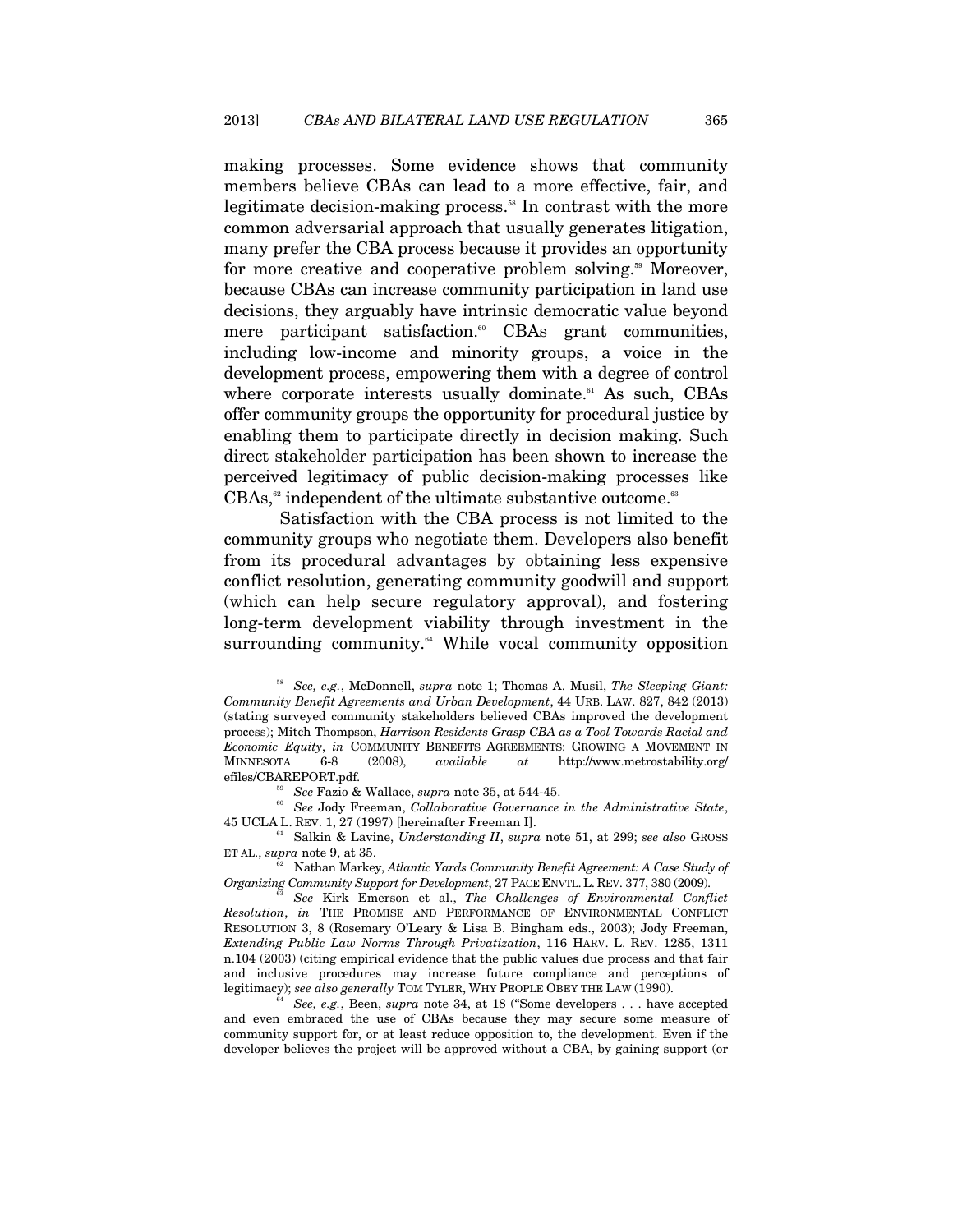can stall projects for years in litigation and severely delay development, CBAs allow developers to address the community's concerns up front.<sup>65</sup> CBAs can thus "provide certainty to a developer that its project can be constructed on" schedule without the risk of litigation delay.<sup>66</sup> In addition, public support can help "facilitate[] [a] project's passage through the city's municipal and regulatory channels," $\frac{1}{100}$ enabling developers to more easily obtain government approval or subsidies<sup>68</sup> for their projects.<sup>69</sup> Particularly when projects will require city infrastructure investments or public financing, community support can be invaluable to developers. Finally, it is worth noting that negotiated benefits that go to area residents may ultimately have lasting positive benefits for the eventual development project as well. Some assert that the developer's agreement to give priority to local workers during construction of the airport in the Los Angeles World Airport CBA, for example, may have positively affected the project's ultimate profitability.<sup>70</sup> Similarly, such negotiations likely provide developers valuable insights about local market interest in their development and potential alterations that might improve such marketability.

Municipalities may play a neutral role in private CBAs, like in the Lorenzo Project agreement, but they also stand to benefit from the decreased political and legal pressure that emerges from negotiated agreements between developers and community groups.<sup>71</sup> Successful negotiations could mean that a

 $\overline{a}$ 

reducing opposition) for the project in the community, a CBA may reduce the risk of rejection or save the developer time in the approval process."); Salkin & Lavine, *Understanding II*, *supra* note 51, at 293-94 (explaining value of community support to developers). *But see* Selmi, *supra* note 48, at 642 (asserting that CBA use has not been widespread, "in part because developers have little incentive to enter into them").<br><sup>65</sup> Been, *supra* note 34, at 19 ("A CBA will reduce the chances of a lawsuit being

filed; the more inclusive the CBA is, the more certainty a developer will have that a project will proceed on a timely basis."); Steven P. Frank, Note, *Yes In My Backyard: Developers, Government, and Communities Working Together Through Development Agreements and Community Benefit Agreements*, 42 IND. L. REV. 227, 247 (2009).<br><sup>66</sup> Fazio & Wallace, *supra* note 35, at 544.<br><sup>67</sup> Naved Sheikh, Note, *Community Benefits Agreements: Can Private Contracts* 

*Replace Public Responsibility?*, 18 CORNELL J.L. & PUB. POL'Y 223, 242 (2008).<br><sup>68</sup> Been, *supra* note 34, at 7 ("Community opposition also may affect whether government agencies are willing to help fund the project.").

 $\overset{\text{\tiny{69}}}{ }$  Marcello, *supra* note 43, at 658. These additional dollars 'roll over' several As one commentator observed, "[t]hese additional dollars 'roll over' several times in the local economy, generating multiple waves of economic development. Many dollars go to existing small businesses whose customer base may be eroded by new large-scale developments." *Id.* at 668. 71 Been, *supra* note 34, at 20.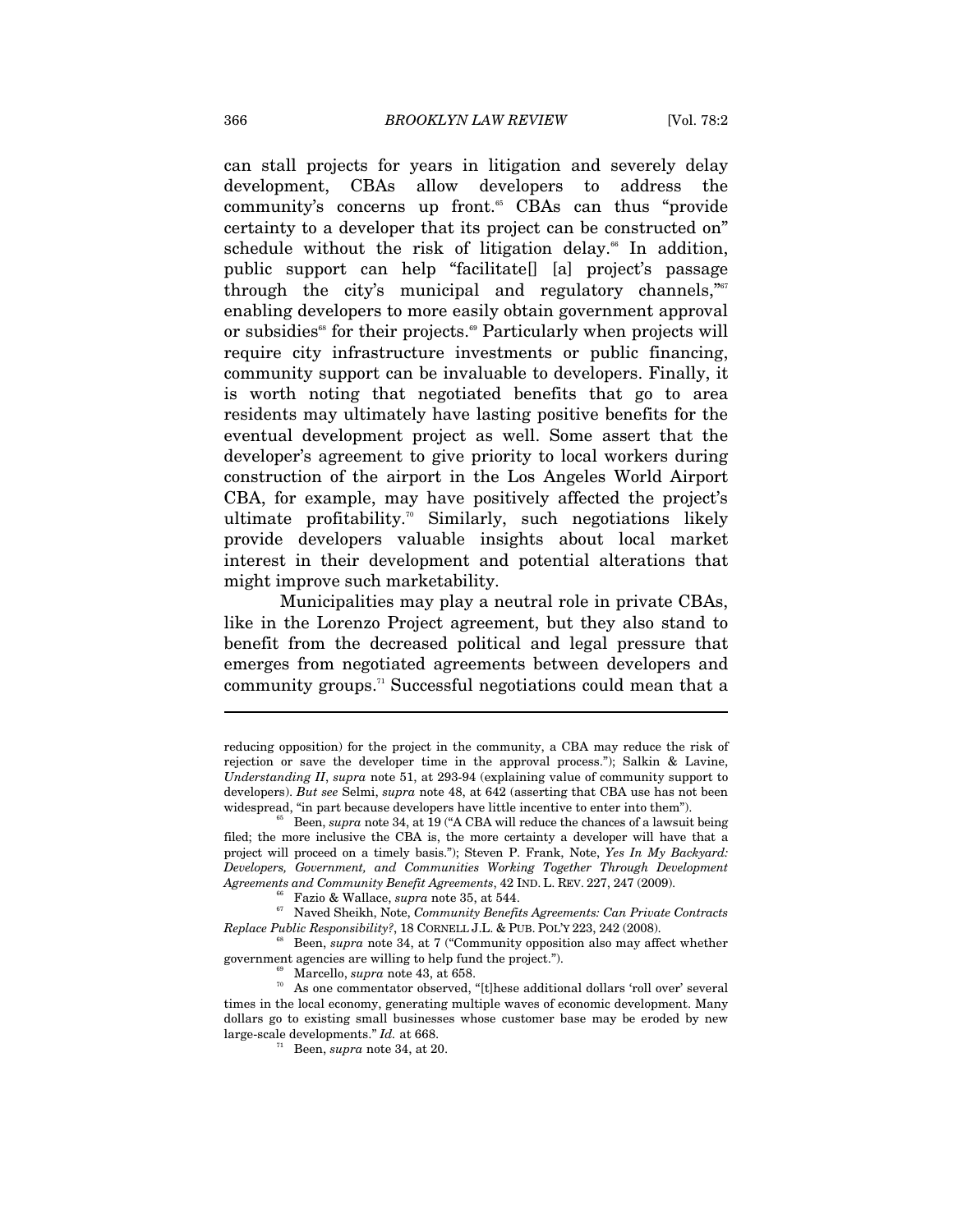local government will spend fewer of its resources defending environmental or land use decisions.<sup>72</sup> In addition, a broad number of disparate concerns may be addressed through CBAs without a government spending its political capital to address them.73 Perhaps most importantly, CBAs also enable municipalities to be creative in devising solutions to conflicts and provide more flexibility than conventional negotiatedzoning processes. $74$ 

Finally, an important but underappreciated procedural benefit of CBAs is that they accomplish the important goal of memorializing the relationships among community members. CBAs embody the recognition and explicit establishment of a long-term relationship between stakeholders. In this sense, CBAs can foster community building, and when combined with a development agreement, they can be a vehicle to promote both flexibility and certainty in the regulatory process.<sup>75</sup> Like development agreements, CBAs can be useful tools for adaptively managing uncertainty through contingency planning: they can anticipate where there are uncertainties and incorporate processes into the agreement that account for known contingencies and the possibility of new information or changed circumstances.76 Yet development agreements can also provide certainty to a developer by delivering clear assurances in the form of vested rights, allowing the developer to proceed without fear that the city will change midstream the rules applicable to the property. $\mathbb{Z}$ 

#### *B. Claimed Shortcomings of CBAs*

Though many have extolled the virtues of CBAs, other commenters have raised numerous concerns about their increased use. Some critiques have focused on procedural

 <sup>72</sup> Salkin & Lavine, *Understanding II*, *supra* note 51, at 296. 73 Been, *supra* note 34, at 20 ("CBAs may allow elected and appointed officials to distance themselves from politically unpopular community demands or from

<sup>&</sup>lt;sup>74</sup> Id. at 19 (stating "CBAs may allow municipalities to bypass legal constraints on land use regulation imposed by statute and judicial precedent"). 75 Gross, *supra* note 41, at 47.

<sup>76</sup> *Cf.* Alejandro Esteban Camacho, *Mustering the Missing Voices: A Collaborative Model for Fostering Equality, Community Involvement and Adaptive Planning in Land Use Decisions* (Installment II), 24 STAN. ENVTL. L.J. 269, 296-300 (2005) [hereinafter Camacho, *Mustering II*] (discussing the potential of development agreements and other land use agreements for managing uncertainty and promoting adaptive land use planning).<br> $\frac{77}{7}$  *Id.* at 299.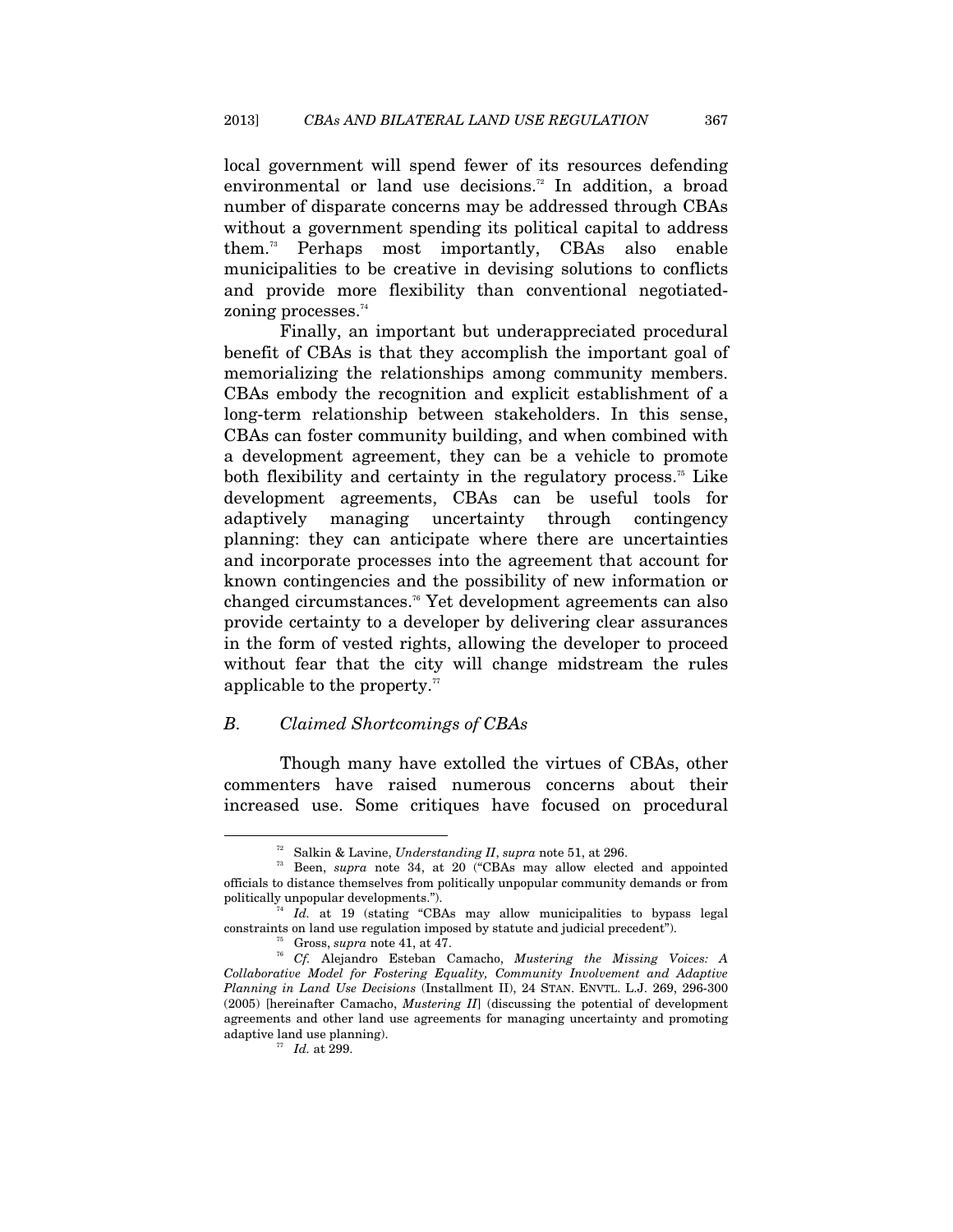concerns, including a lack of transparency and increased costs, concerns regarding the transfer of public authority to private parties, and a range of concerns focused on the adequate representation of stakeholders. In addition, some commenters have focused on uncertainties pertaining to the legal constraints on CBAs. As detailed below, $78$  however, these critiques are based on antiquated notions of the private role in public governance and are more appropriately aimed at the prevailing bilateral model of public land use controls that CBAs arose to try, in part, to address.

One critique of the CBA process is that it mingles or even conflates public and private interests. The CBA negotiation process's integration of private interests into the public decision-making process may be seen as muddying and privatizing public land use regulation.<sup>79</sup> For example, some critics argue that, because public authorities have an obligation to provide public services and benefits such as funding for parks and affordable housing, municipalities and community groups should not rely on private negotiation with developers to assist in providing them.<sup>80</sup> In this vision of a strict publicprivate dichotomy, determinations of the public interest become tainted when CBAs are incorporated into the zoningapproval process because CBAs involve private parties advancing their private interests. $81$  For at least some of these commenters, a more streamlined and insulated public decisionmaking process, primarily directed and informed by

<sup>&</sup>lt;sup>78</sup> See infra Part IV.  $\frac{78}{79}$  See Musil, *supra* note 58, at 850-51 (stating how CBAs fit into the public regulatory process is unknown and that CBAs raise conceptual confusion and controversy). *Cf*. Selmi, *supra* note 48, at 633 (discussing the inherent public interest in a planning process that "reflects the public interest rather than arbitrarily favoring private or political interests"); *id.* at 615 (bargaining between a government and a developer takes away some of the inherent fairness, neutrality, and legitimacy that accompanies a purely public regulatory model because bargaining indicates that parties are biased toward their own positions, but also signals that the government is

willing to give up certain public benefits in the process).<br><sup>80</sup> *See, e.g.*, Fazio & Wallace, *supra* note 35, at 551 ("Initially, one could question whether it is fair that communities need to bargain with private actors for community resources that governments arguably have an obligation to provide, such as affordable housing, parks, and adequate funding for schools."); Sheikh, *supra* note 67, at 243 (critiquing the use of CBAs as a tool for governments to negotiate concessions from developers to finance a city's unmet infrastructural needs). 81 *See, e.g.*, Gross, *supra* note 41, at 38 (commenting that private CBAs,

without government guidance or involvement, are prone to community groups without any interest in the project using CBAs to extort benefits); Musil, *supra* note 58, at 840 (noting concerns with some private CBAs as having a distorting effect on the public regulatory process).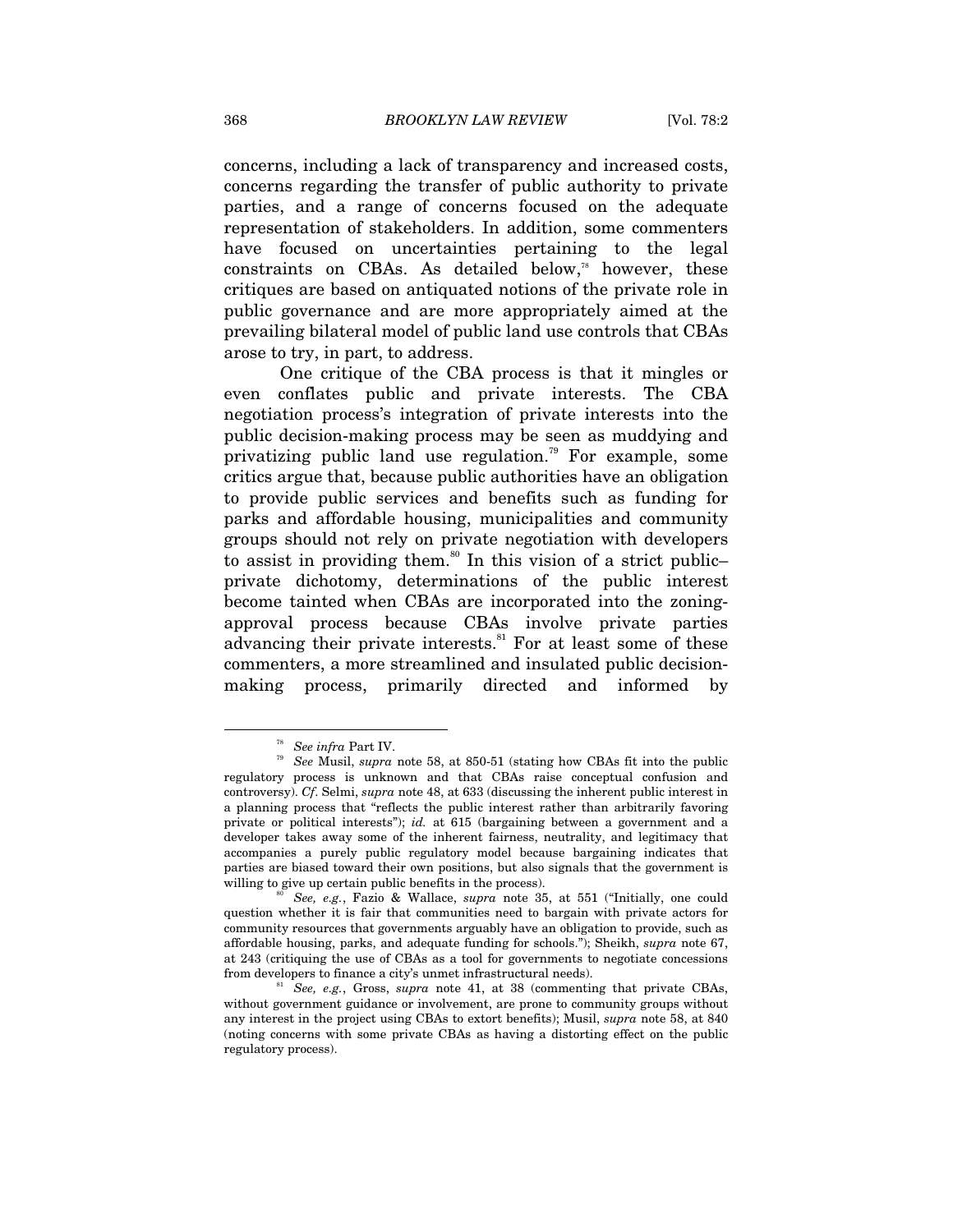knowledgeable bureaucrats, would presumably produce better, timelier, and more legitimate results.<sup>82</sup>

Similarly, some critics worry that the continued reliance on CBAs will produce an increasingly opaque decision-making process. Indeed, it is true that, as with other negotiated agreements, CBA negotiations are not required to be transparent or public.<sup>83</sup> Furthermore, although negotiations in the conventional, public land use decision-making process may also be inaccessible, $^{84}$  the opacity in CBA negotiations is even more pronounced, given that the public process at least requires a minimal public hearing.<sup>85</sup> This lack of transparency has prompted concerns regarding the potential for unfair dealing through the CBA negotiation process<sup>86</sup> and the parallel public decision-making process.<sup>87</sup> For example, some have argued that the developer for the Atlantic Yards CBA in Brooklyn manipulated the CBA process to generate an appearance of public support to improve the project's chances of approval, "yielding just enough concessions to targeted segments of a community to manufacture a semblance of public support and earn the needed permits and approvals from government entities."88

Other commentators focus on the increased burdens CBAs place on developers, using the prevailing public bilateral process with limited public participation as a baseline of comparison. For example, some commentators raise concerns regarding the potential that governments will place pressure on developers to engage in CBAs.<sup>89</sup> Others have identified the

 <sup>82</sup> Sean F. Nolon, *Negotiating the Wind: A Framework to Engage Citizens in Siting Wind Turbines*, 12 CARDOZO J. CONFLICT RESOL. 327, 330-31 (2011).<br><sup>83</sup> Cf. Fazio & Wallace, *supra* note 35, at 552 (discussing how transparency is

essential but not required for CBAs).<br><sup>84</sup> Camacho, *Mustering I*, *supra* note 12, at 36-42 (detailing the regularly

perfunctory and imbalanced public participation in bilateral public land use regulation).<br><sup>85</sup> Selmi, *supra* note 48, at 643.<br>*86 See, e.g.*, Fazio & Wallace, *supra* note 35, at 552 (stating CBAs might be

unfair to taxpayers because public funds in the form of favorable tax breaks might be directed to only one area of the community through a benefits package).<br><sup>87</sup> Sheikh, *supra* note 67, at 231, 242; *cf.* LAWRENCE S. BACOW & MICHAEL

WHEELER, ENVIRONMENTAL DISPUTE RESOLUTION 362 (1984) (arguing that by "encouraging people to resolve disputes through negotiation, as opposed to litigation, . . . [communities] will strike deals that are good for themselves and bad for

society as a whole").<br><sup>88</sup> Sheikh, *supra* note 67, at 242.<br>*89 See* Gross, *supra* note 41, at 44 (stating a developer might argue that CBA commitments were made under pressure by elected officials and are invalid because they result from governmental action outside of the established approval process).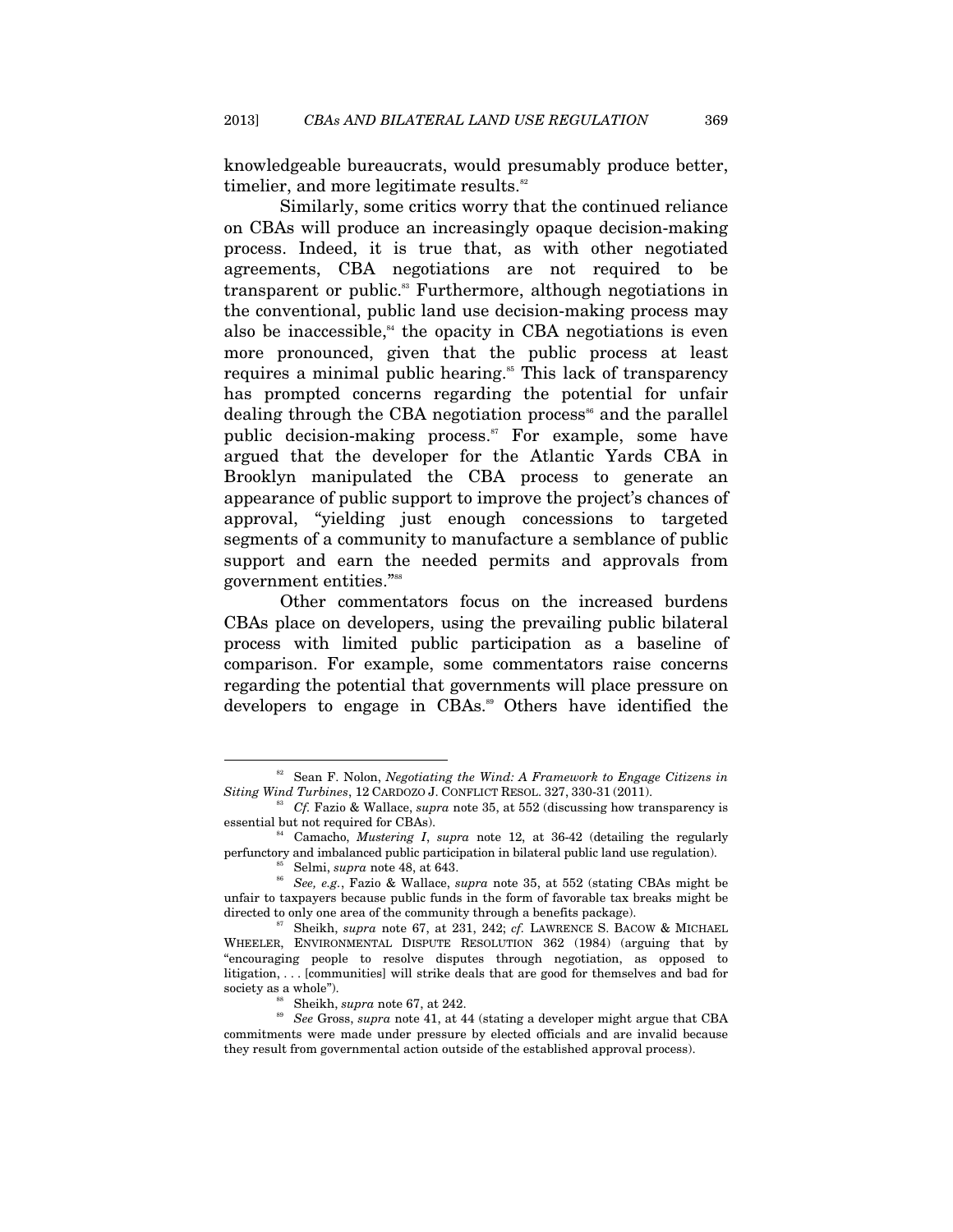additional transaction costs a separate CBA process creates for developers.<sup>90</sup>

Some of the most frequent criticisms of the CBA process, however, focus on community groups' inability to adequately promote stakeholder interests during the CBA's negotiation and implementation. These critiques include questions about whether the full range of interests are represented in negotiations; $n$  whether a representative of a particular interest group is truly representative, including whether they have properly managed diverse points of view; $\mathbb{S}^2$ and whether stakeholders have the capability to negotiate and monitor agreement implementation effectively.<sup>33</sup> These concerns are amplified further by the fact that federal, state, or even municipal laws fail to mandate a particular negotiation framework or protocol, leaving each CBA negotiation subject to a separate organic process and rendering community groups unable to leverage lessons from prior negotiations.

A number of commenters have argued that the absence of procedural mechanisms for ensuring effective and fair coalition composition has caused community interests to be represented too narrowly or in a biased manner. As an initial matter, some observers state that CBAs must be sufficiently inclusive of community interests to make the settlement meaningful.94 Indeed, because public support is a crucial bargaining chip, the range of stakeholders represented must be broad enough for the community coalition to be credible.<sup>95</sup>

 <sup>90</sup> *See e.g.*, Been, *supra* note 34, at 30 (discussing the additional processes and transactional costs that CBAs require of developers, including establishing systems for transparency into developer activities not previously public).<br><sup>91</sup> Fazio & Wallace, *supra* note 35, at 552.<br>*Id.* at 551-52 ("Another question is whether the groups that negotiated the

CBA . . . should determine which groups should benefit."); Been, *supra* note 34, at 24 (discussing problems with managing the various community group interests in negotiating the terms of the Atlantic Yards CBA). 93 *See, e.g.*, GROSS ET AL., *supra* note 9, at 23, 25 (recognizing potential legal

costs and lack of experience with CBAs as impediments to community group participation in CBA negotiations); Beach, *supra* note 36, at 103 (discussing CBA enforcement and how "some groups may not have the capacity or desire to monitor compliance"); Fazio & Wallace, *supra* note 35, at 553 ("Another concern is whether the community parties have sufficient expertise to negotiate with developers for the CBA."); Salkin & Levine, *Understanding II*, *supra* note 51, at 323 (footnote omitted) ("The costs of negotiating a CBA can be high. Organizing a coalition, holding meetings, conducting community research and preparing reports will all require funding. Coalitions that have no experience with CBAs, moreover, will likely need technical and legal assistance throughout the negotiation process. The funding required for all of this may inhibit the process."). <br><sup>94</sup> Frank, *supra* note 65, at 252-53.<br>*Id.* (footnote omitted).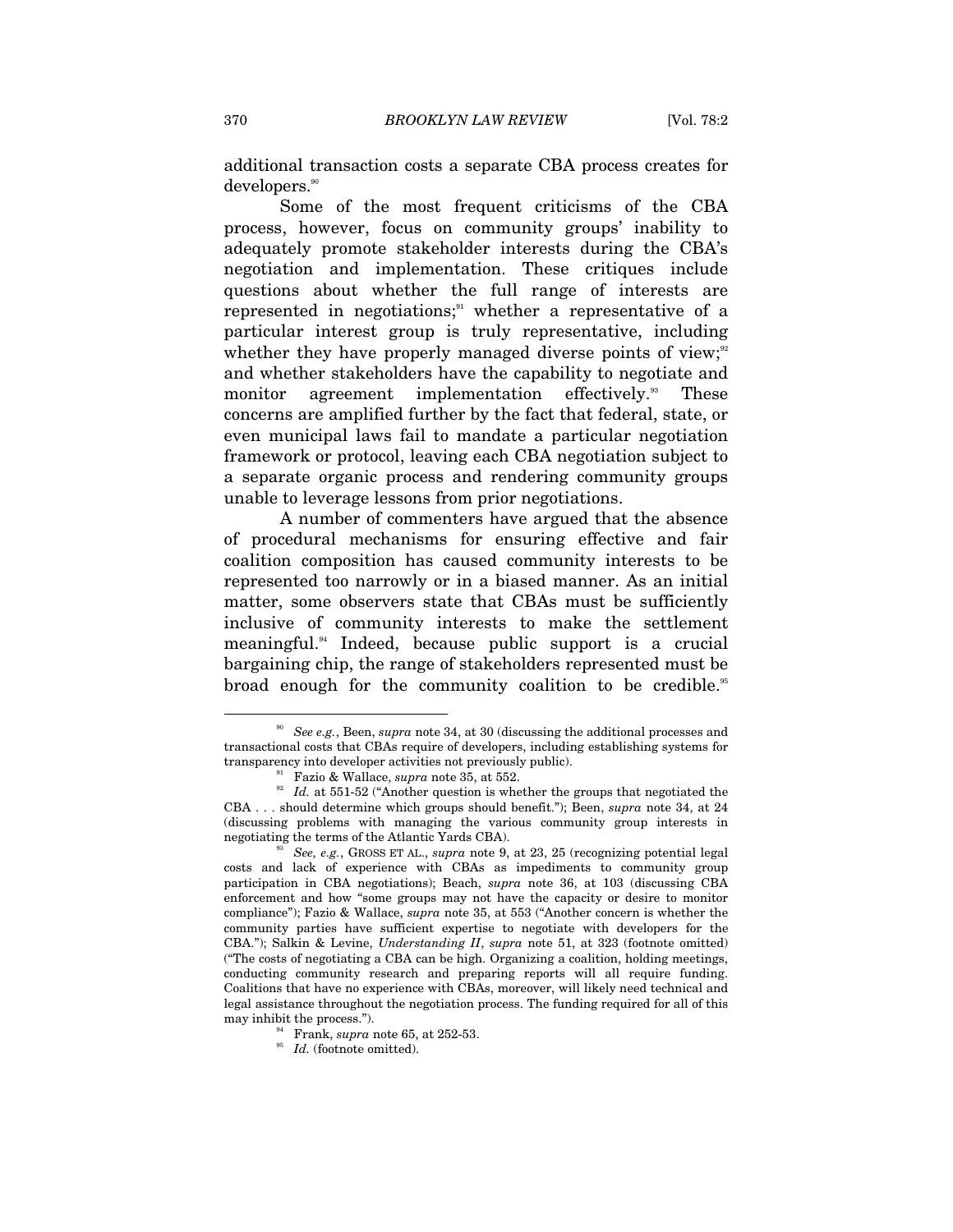However, experienced developers may strategically undermine coalitions by identifying potential stakeholders not represented by the coalition.<sup>96</sup> As a result, "CBAs with limited participation" have met with equally limited success."<sup>97</sup> More importantly, when a coalition is too small, it risks excluding valuable voices from the community<sup>98</sup> or allowing certain interests disproportionate power. For example, "In the Atlantic Yards project, one community group" that obtained benefits in exchange for the group's public support "openly dismissed the complaints of other groups opposing the development."<sup>99</sup> Additionally, in San Diego, a number of "local residents decried the heavy influence that labor unions played in the Ballpark Village CBA."100

On the other hand, an overly broad coalition precipitates different concerns. A very diverse coalition can be difficult to create, coordinate, and manage.<sup>101</sup> Broad campaigns thus are more likely to result in a divergence of interests, making cooperation and unity difficult to achieve. In these situations, developers can more easily exploit factions by attempting to pare down community representation in the coalition to preserve the appearance of community involvement while excluding many key groups and issues from negotiations.102 These CBAs not only lose credibility but also raise significant concerns about the capacity of private CBAs alone to promote land use decisions that advance broader public interests.

Various scholars have also detailed limitations in community stakeholders' capacities to effectively negotiate CBAs, keep stakeholder representatives accountable, and monitor developer performance. First, the costs of negotiating a CBA may dissuade or impede stakeholder representatives.<sup>103</sup> In addition, stakeholder representatives may be hindered by inexperience and lack resources to investigate project effects or determine the best terms for stakeholders, particularly as

<sup>&</sup>lt;sup>96</sup> Beach, *supra* note 36, at 100.<br>
<sup>97</sup> Frank, *supra* note 65, at 253.<br>
<sup>98</sup> Been, *supra* note 34, at 22.<br>
<sup>99</sup> Sheikh, *supra* note 67, at 236 (footnote omitted).<br>
<sup>100</sup> Id. (footnote omitted).<br>
<sup>101</sup> Frank, *supra* 

*Musil, supra* note 58, at 848 (stating CBA participants reported a range of concerns regarding cost and resource challenges of CBA negotiation); Salkin & Lavine, *Understanding II*, *supra* note 51, at 323.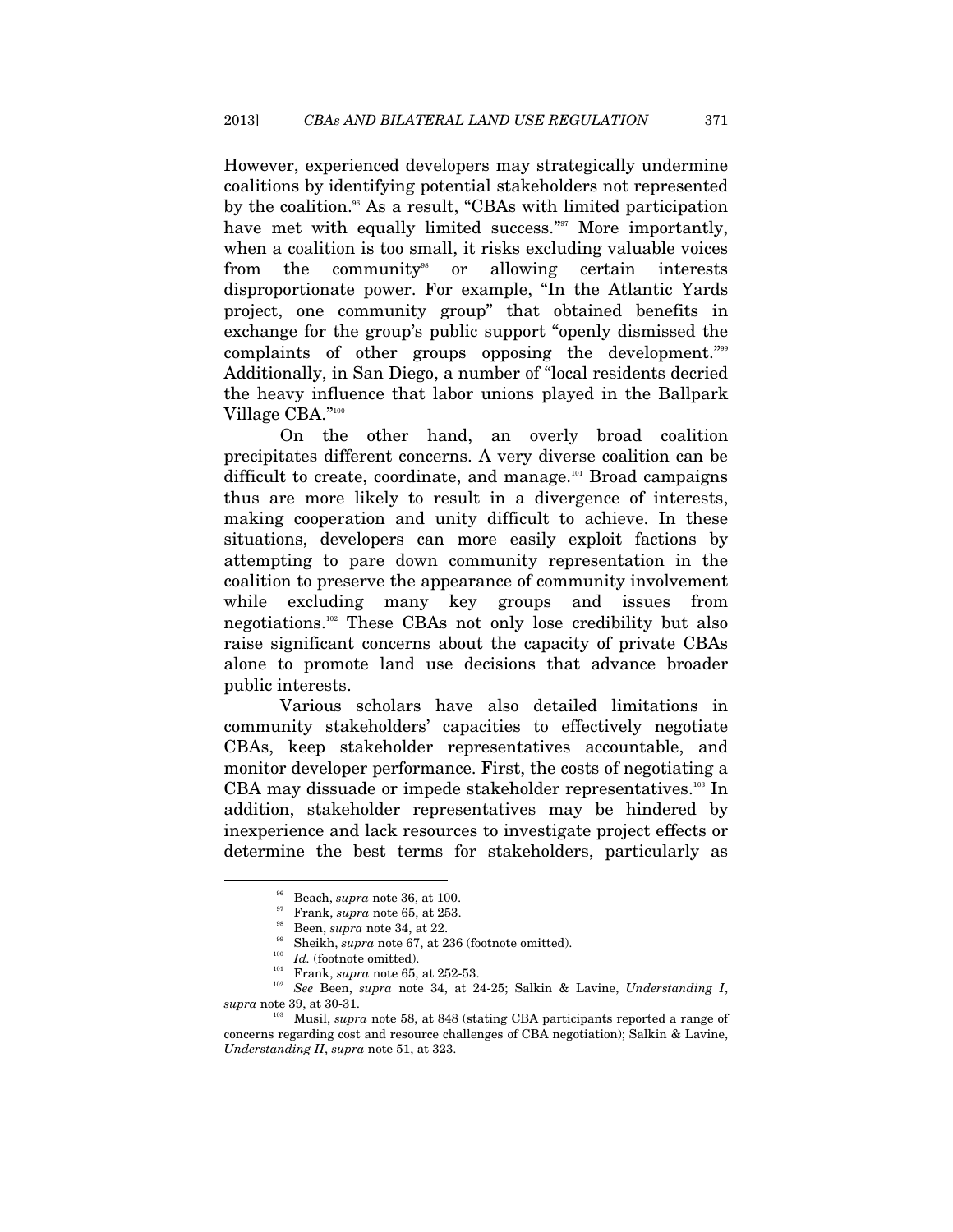compared to the greater sophistication of real estate developers in negotiating land use agreements.<sup>104</sup> This limited capacity to assess what constitutes an appropriate agreement is exacerbated by the confidentiality of negotiations and terms of previously executed CBAs.105 Moreover, because CBAs may not be connected to the public regulatory process, stakeholders have no guaranteed forum where they can express their views about the CBA terms or procedure, and no formal way to hold negotiators accountable.106 Finally, monitoring the developer to ensure adequate performance presents practical, financial, and administrative challenges for stakeholders.<sup>107</sup>

Some commenters have also pointed to uncertainties surrounding the legal enforceability of CBAs, given that courts have not yet examined their validity as private contracts and the absence of express statutory or regulatory authority for CBAs.108 Accordingly, some scholars question whether community groups provide sufficient consideration for the agreement to be enforceable, although most ultimately conclude that they do.109 Moreover, there are uncertainties regarding the extent to which community stakeholders have standing to sue to enforce the contract terms, particularly when they are not express parties to the agreement.<sup>110</sup> Finally, some scholars question the extent to which CBAs, when integrated into the public land use process, would be subject to regulatory exactions limitations.111 Under the Fifth Amendment and analogous state constitutional takings limitations, any governmental conditions on project approvals must have a nexus to the project's impacts and be roughly proportional to those impacts.112 This concern may come into sharpest relief

<sup>110</sup> *See id.* at 32. 111 *Id.*

 $^{\scriptscriptstyle 112}$  Dolan v. City of Tigard, 512 U.S. 374, 386, 391 (1994) (holding that a local government must show that there is a rough proportionality between the exactions and

<sup>&</sup>lt;sup>104</sup> Been, *supra* note 34, at 24-25.<br>
<sup>105</sup> *Id.* at 25.<br>
<sup>106</sup> *Id.* at 21-22, 24.<br>
<sup>107</sup> *Id.* at 30.<br>
<sup>108</sup> Musil, *supra* note 58, at 838-39; Sheikh, *supra* note 67, at 233.<br>
<sup>108</sup> *See, e.g.*, Salkin & Lavine, *Un* and Levine suggest promises to support or not to oppose development applications before public land use authorities may not be sufficient when compared to the extensive benefits and concessions offered by developers, particularly when the negotiating community group is not well-organized or broad and the developer's need for community support is low. *See id.* However, the authors conclude that under general contract theory, "which does not generally inquire into the adequacy of consideration," such promises can have substantial value for a developer are likely to be deemed supported by consideration. *See id.*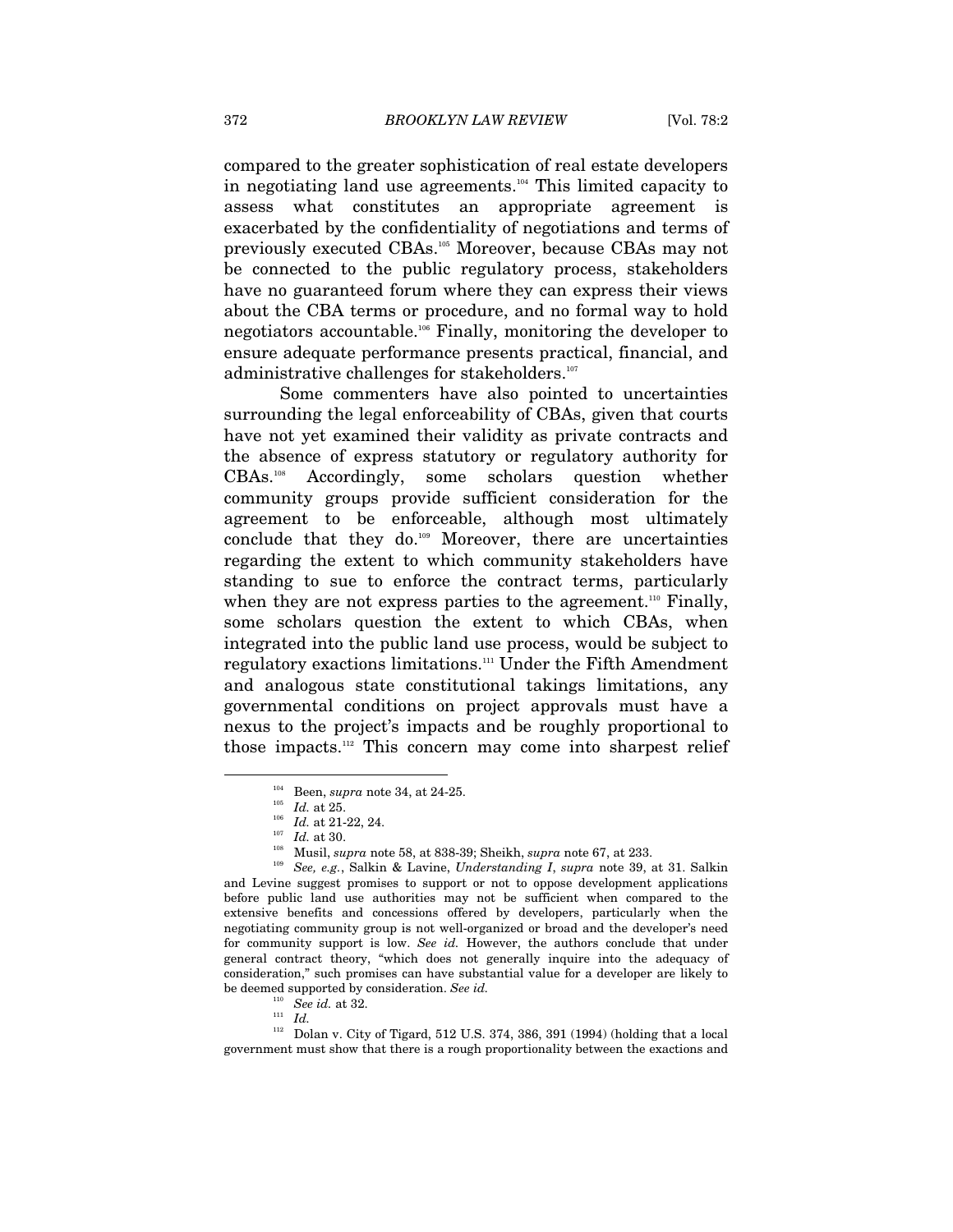where a developer is required to sign a CBA as part of a public regulatory approval, government officials are closely involved in negotiations, or a CBA is reached proximate to a public approval.<sup>113</sup>

## III. THE PERSISTENT LIMITATIONS OF PUBLIC BILATERAL **NEGOTIATION**

Although there is some merit to commentators' concerns over the increasing reliance on CBAs, these critiques are largely misplaced. CBAs have emerged as a fundamental consequence of the lack of stakeholder representation inherent in the now-prevalent bilateral-negotiation model. Yet CBAs largely function parallel to the public land use process rather than as a part of it. As currently utilized in land use decision making, these agreements can partially and occasionally address inadequacies of the bilateral model, but they certainly cannot abate them all. Rather, the critiques levied against CBAs are more appropriately understood as criticisms of the underlying bilateral model's limitations. Furthermore, because CBAs have been treated as separate from the public land use process instead of as concerted attempts to renovate it, many of the problems with the bilateral model have been exacerbated by an increased reliance on CBAs.

As explained above, the prevailing bilateral land use decision-making process provides extensive and unparalleled opportunities for negotiation by the developer while furnishing very limited participation for other affected parties. As a result, public land use controls are often criticized as being susceptible to corruption or disproportionate developer influence, unnecessarily adversarial, and ad hoc but unable to adapt to changed circumstances.114 Stakeholders turned to CBAs as a response to the limitations of conventional bilateral bargaining,

 $\overline{a}$ 

the projected impact of the proposed development); Nollan v. Cal. Coastal Comm'n, 483 U.S. 825, 837 (1987) (holding that to avoid an unconstitutional taking of private property, a "nexus" must exist between any imposed land use exaction and the effects of a proposed development). 113 Been, *supra* note 34, at 27-28. 114 *See generally* Camacho, *Mustering I*, *supra* note 12, at 42-62 (detailing the

range of concerns about bilateral land use regulation); *see also generally* Selmi, *supra* note 48, at 611-42 (detailing concerns regarding the effects of the contract model of land use regulation on various governmental norms).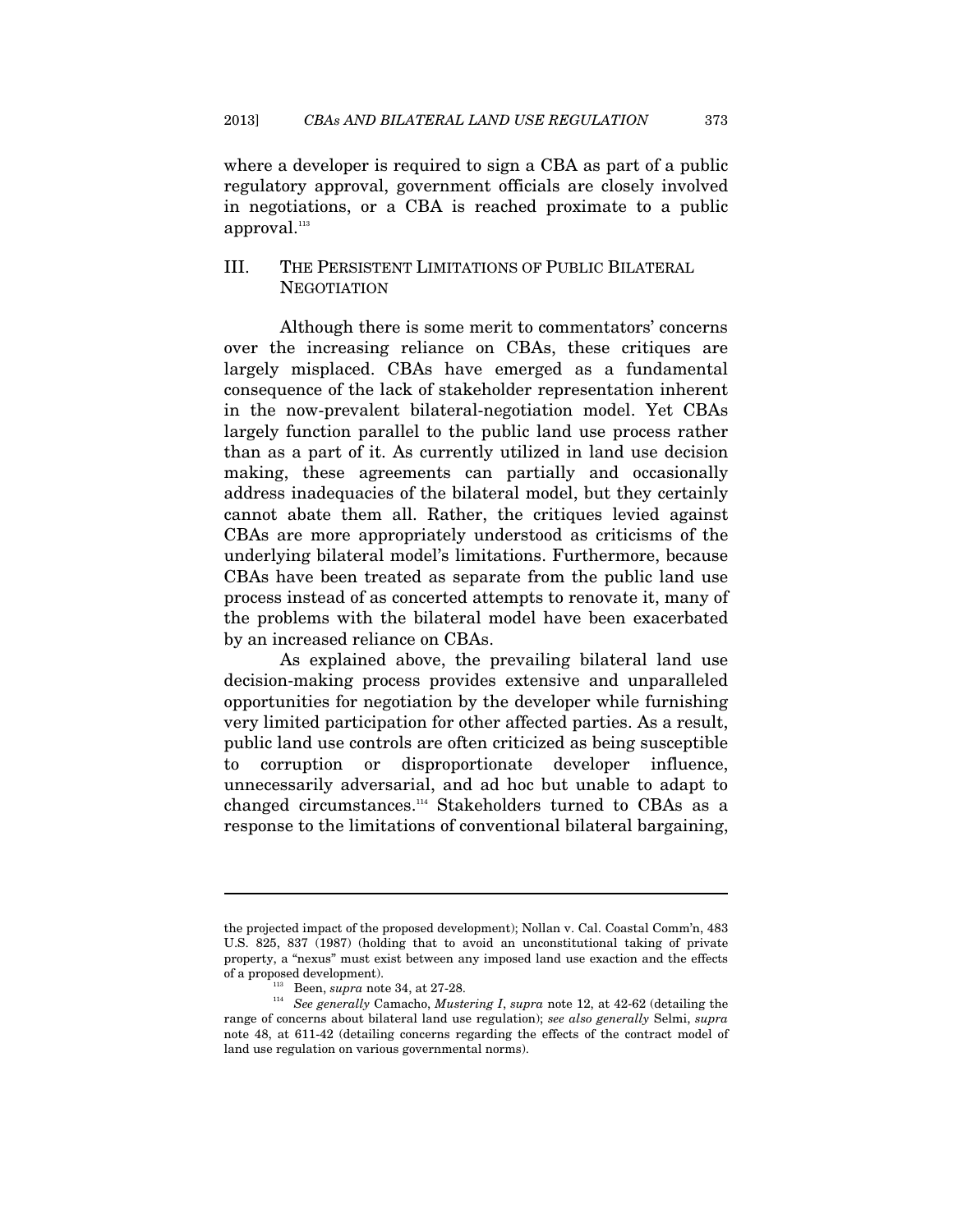as a way to better reflect the multiplicity of affected interests.115 In this sense, they have proved useful in increasing stakeholders' involvement in land use disputes. Many commenters—as well as some developers and municipalities have recognized the value of stakeholder involvement in increasing information, mitigating the likely negative effects from proposed development on other stakeholders, reducing long-term conflict, and helping promote an interactive civic  $life.$ <sup>116</sup>

Despite these benefits, concerns persist about CBAs' efficacy and legitimacy. Many critics of CBAs, however, seem to overlook the existing design of the broader regulatory framework and thus neglect the underlying problems of the prevailing bilateral model. The problems raised by these critiques stem more fundamentally from the bilateral model and the favored position of developers in the process—than from any inherent limitation of CBAs. For example, although private CBAs may enable land use decisions to reflect the broader range of affected interests, they fail to resolve the lack of transparency in the decision-making process as they are currently used. Indeed, CBAs still allow key moments in the process to remain private, keeping them opaque and hidden from public view. In that sense, the emergence of private CBAs has further reduced transparency, removing important decisions from public examination. Nevertheless, this opacity more fundamentally originated from the prevailing bilateral land use process's limited opportunities for participation and its vulnerability to unfair dealing, not from CBAs themselves.

Perhaps the most problematic features of CBAs, however, stem from their use of parallel private negotiations to supplement or circumvent the public land use process in lieu of any concerted attempt to improve public governance. Although the integration of private and public processes is not problematic per se,<sup>117</sup> CBAs undoubtedly have an uneasy and unclear relationship with public land use decision making as they are currently used. And this vagueness is troublesome. CBAs are not wholly private, as they obligate stakeholders to support or acquiesce in development applications that are

 <sup>115</sup> *Cf.* Been, *supra* note 34, at 15 (discussing how supporters of CBAs argue that standard public "land use procedures often fail to ensure that the concerns of the neighborhood most affected by the proposed development are considered and adequately addressed"). <br><sup>116</sup> See supra notes 48-77 and accompanying text.<br><sup>117</sup> See supra notes 36-46 and accompanying text.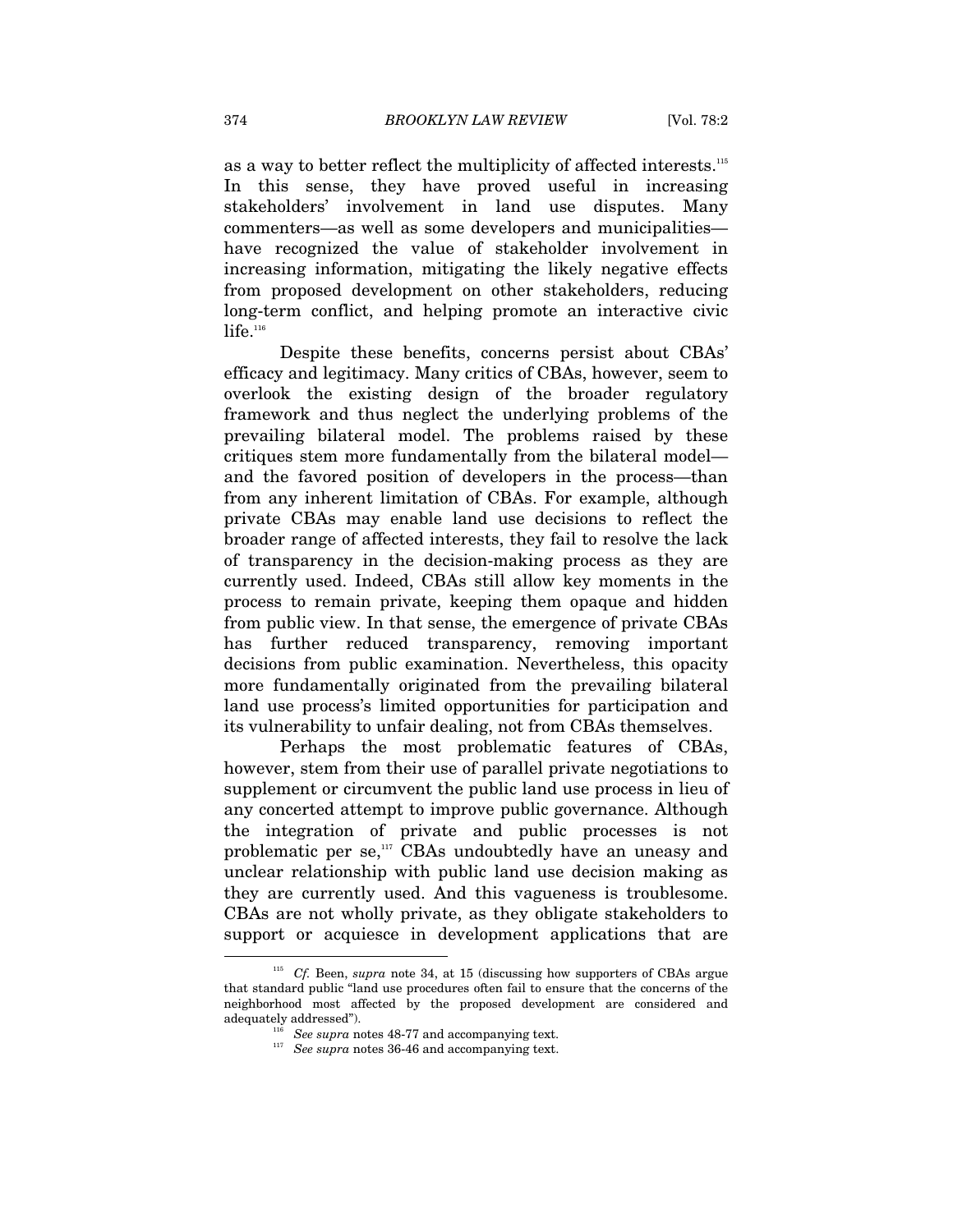before public decision makers. Yet they are not public agreements either, as they are typically negotiated without the involvement of public authorities and entered into only by private parties. Treating CBAs as both supplemental and distinct from the public land use process creates a new category of agreement that introduces various legal uncertainties, including their questionable validity, enforceability, and relationship to regulatory exactions.118 Of course, introducing a parallel private process alongside the existing public one also leads to foreseeable inefficiencies and increased costs for both developers and other community members.<sup>119</sup>

Furthermore, by failing to incorporate CBAs' stakeholder participation mechanisms into the public process, the use of CBAs remains largely elective. CBAs may provide community stakeholders with opportunities for additional input on local community land use decisions, but only when the developer so chooses. In virtually every jurisdiction in the United States, the developer decides the fundamental questions in the CBA process. These questions include whether the CBA process will be used at all; which stakeholders may negotiate; the framework and extent of the negotiation, including the timing, amount, and types of participation by interested stakeholders; and the relationship between the CBA negotiation process and the public regulatory process.120 As with the more conventional bilateral process, this framework is likely to systematically overvalue developers' interest in relation to other stakeholders.<sup>121</sup> Accordingly, although CBAs may provide other stakeholders with additional opportunities to exert influence, they arguably make the developer an even greater focus of that process.

A corollary to all of this, of course, is that local government planners become less important to the mediation of multilateral land use conflicts. While the standard bilateral public-negotiation process places government planning officials in the difficult position of negotiating for many competing and subjective interests with only limited participatory input, $122$  the private CBA process detaches the local government planner with all her skills for information generation and capacity

<sup>&</sup>lt;sup>118</sup> See supra notes 105-11 and accompanying text.<br><sup>119</sup> See GROSS ET AL., *supra* note 9, at 23.<br><sup>120</sup> See supra notes 90-105 and accompanying text.<br><sup>121</sup> Camacho, *Mustering II*, *supra* note 76, at 283.<br><sup>122</sup> Camacho,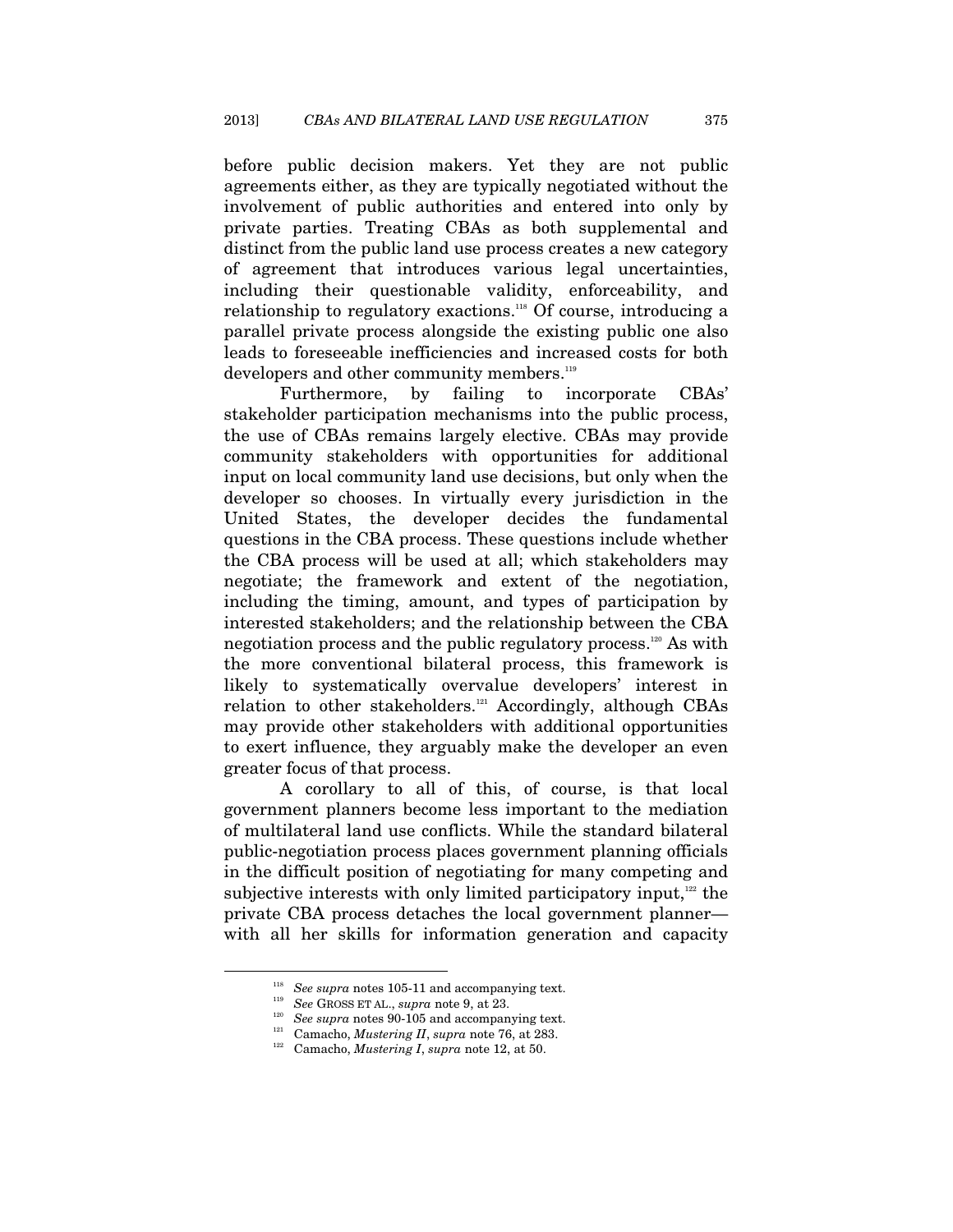building—from such decision making. Indeed, the critique of CBAs as presenting a suite of stakeholder representation problems is persuasive precisely because the local governmental authority has been divested of any responsibility or involvement in community organization, information gathering and dissemination, and capacity building.<sup>123</sup>

In sum, CBAs may provide a range of participatory benefits. Because they are ad hoc and elective patches to the public regulatory process, however, they alone cannot fix a regulatory system that often leads to inefficient, unfair, and undemocratic decisions. In fact, their reliance on the developer as the key actor may further erode the public decision-making process. Moreover, CBAs' current lack of transparency and uncertain relationship with public regulation may further divide rather than bridge the considerable accountability and legitimacy gap that exists in public land use governance.

# IV. INTEGRATING STAKEHOLDERS THROUGH COLLABORATIVE **GOVERNANCE**

One of the primary criticisms of CBAs is that they blur the lines between public and private land use processes. $124$ However, integrating and relying on private parties in public processes is not illegitimate simply because it might complicate understandings of the relationship between private parties and public governance. Any such critique would rely on an antiquated understanding of governance that expects a strict divide between public and private spheres and envisions a very limited private role in public processes.<sup>125</sup>

Indeed, such a critique vitally disregards how the prevailing bilateral process already blurs the line between public and private roles in land use decision making—at least for developers. The departure from a unilateral model of public land use regulation was largely due to recognition that public planners were unable to divine the public interest through objective expertise.126 Yet in its place, regulatory processes have increasingly been designed to grant certain private parties—

<sup>&</sup>lt;sup>123</sup> Camacho, *Mustering II*, *supra* note 76, at 287.<br><sup>124</sup> See supra notes 78-80 and accompanying text.<br><sup>125</sup> Jody Freeman, *The Private Role in Public Governance*, 75 N.Y.U. L. REV. 543, 558 (2000) [hereinafter Freeman II] (describing the New Deal Era theory of administrative law which viewed the role of the government separate and insulated from private interest). 126 Camacho, *Mustering I*, *supra* note 12, at 5.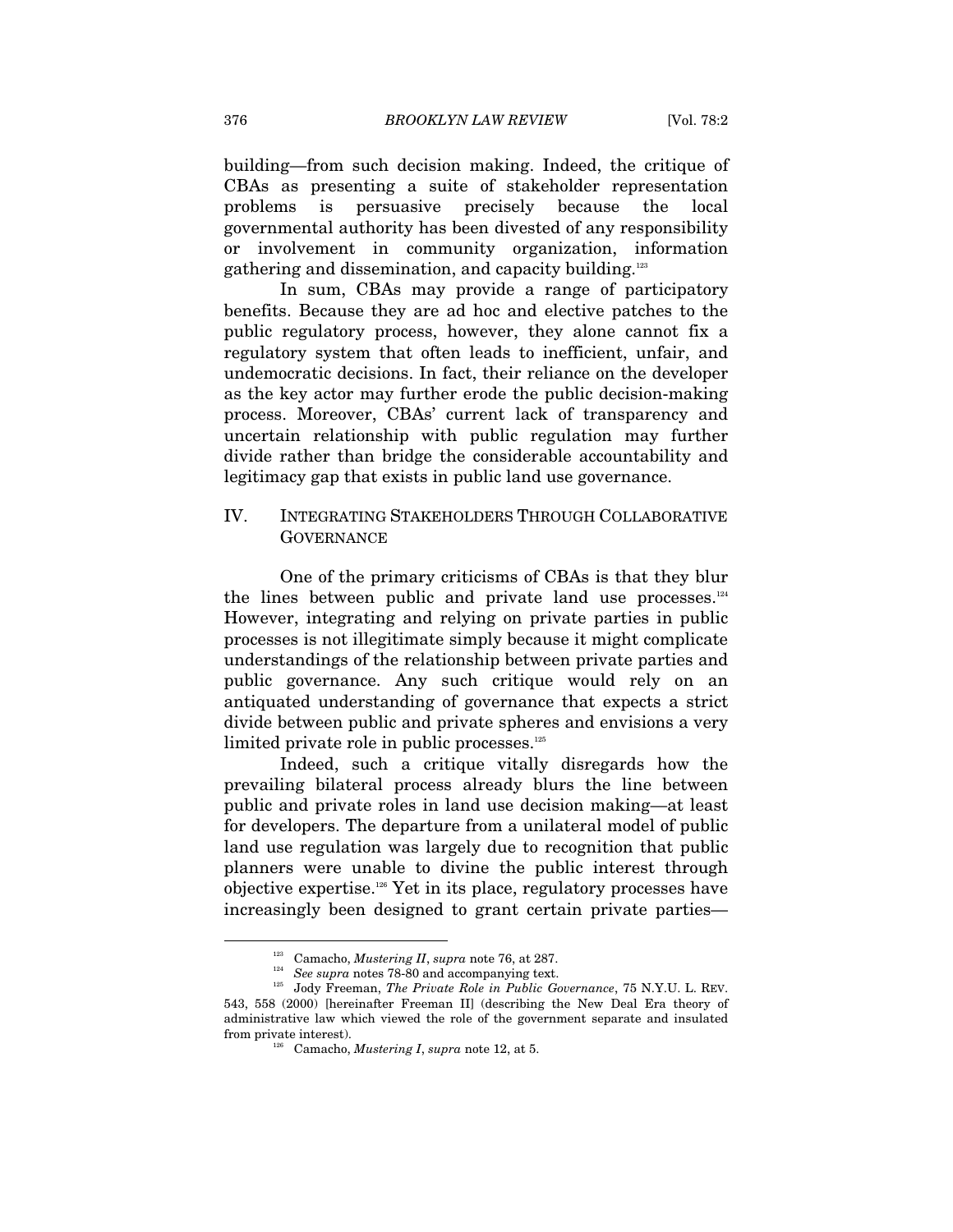namely developers—considerable advantages over others in the bargaining process.<sup>127</sup> Although the bilateral model correctly rejects the formalist distinctions between public and private embodied in the unilateral model of zoning, it has legitimacy problems of its own. In particular, the bilateral model grants developers considerable access to revise the rules applicable to their property, while permitting limited public input. By doing so, the bilateral model marginalizes other stakeholders, leading to poorly informed and unfair decisions that often fail to adequately reflect the interests of all affected parties.<sup>128</sup>

As many scholars have argued, private parties are not antithetical to public processes. In fact, active private participation is critical to successful governance.<sup>129</sup> Professor Jody Freeman<sup>130</sup> and other leading scholars<sup>131</sup> have persuasively challenged the formal public–private distinction in regulation, proposing an alternative conception of governance as a set of negotiated relationships between public and private actors.<sup>132</sup> What is vital is that regulatory processes are designed to effectively and fairly harness private resources to promote public ends.133 Unfortunately, the existing bilateral model notwithstanding the elective and sporadic complement of CBAs—fails to consistently integrate the full range of affected stakeholders into the governance process in an effective or equitable manner.

Because of the questionable legitimacy of CBAs, some commenters have recommended that local governments refrain from using them.134 Alternatively, some have argued that if CBAs are used, they should be shielded from the public land use process through the prohibition of government involvement

<sup>127</sup> *Id.* at 30-33. 128 *See generally* Camacho, *Mustering I*, *supra* note 12. 129 *See generally* Freeman II, *supra* note 125 (describing activities traditionally associated with government that depend heavily on private participation). 130 *See generally* Jody Freeman, *Private Parties, Public Functions and the New* 

*Administrative Law*, 52 ADMIN. L. REV. 813 (2000) [hereinafter Freeman III]; Jody Freeman, *The Contracting State*, 28 FLA. ST. U. L. REV. 155 (2001) [hereinafter Freeman IV]. 131 *See, e.g.*, Alfred C. Aman, Jr., *The Globalizing State: A Future-Oriented* 

*Perspective on the Public/Private Distinction, Federalism, and Democracy*, 31 VAND. J. TRANSNAT'L L. 769, 802 (1998) (discussing role of globalization in creating new forms of blended public and private power); Mark Aronson, *A Public Lawyer's Response to Privatisation and Outsourcing*, *in* THE PROVINCE OF ADMINISTRATIVE LAW 52 (Michael Taggart ed., 1997) (discussing roles of public and private actors in what he calls "mixed" administrations). 132 *See generally* Freeman III, *supra* note 130. 133 *Id.* at 824. 134 Been, *supra* note 34, at 31.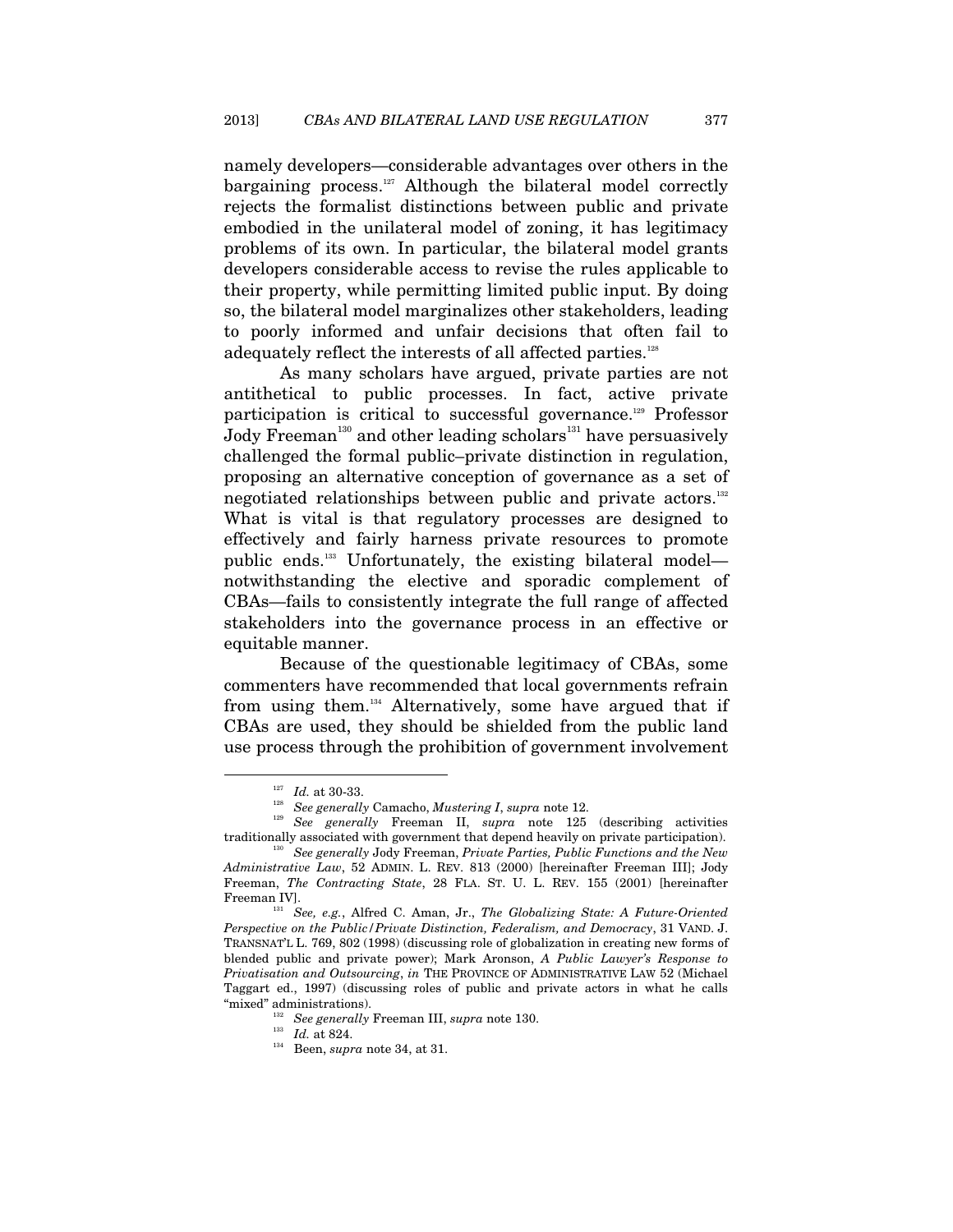in their negotiation, implementation, or enforcement.135 Rather than isolating stakeholders and public authorities from each other, or using CBAs as a selective, ad hoc supplement to the existing bilateral framework, states should integrate lessons from the more collaborative CBAs into the governance process. As I have argued more extensively elsewhere, states should require municipalities to integrate mechanisms for stakeholder participation and negotiation more fully into the process.136 Additional opportunities to participate in governance should be included at all phases of the regulatory process, from initial city-wide planning through development construction and operation.137 This could mean giving affected stakeholders direct responsibility for implementing or monitoring elements of the regulatory regime that implicate their interests.138 Instead of prohibiting or limiting the terms of CBAs, the law should induce local governments to look for opportunities to harness private parties to promote public ends.139

By adjusting the public regulatory process to require the integration of more effective participation opportunities for stakeholders, states can stimulate democratic participation, minimize the costs associated with relying on separate public and private negotiations, and promote decisions that better reflect the interests of all affected parties.<sup>140</sup> Integrating private parties would also alleviate the concerns about opacity and enforceability that currently plague the bilateral public process and CBAs. Additionally, this multilateral model would have the ancillary effect of limiting the need for private agreements altogether.<sup>141</sup>

A realistic and appropriate avenue for the expansion of meaningful participation opportunities lies in existing statewide enabling acts that authorize local governments to enter into development agreements and/or annexation agreements.<sup>142</sup> Because they are increasingly used for large-

 <sup>135</sup> *Id.*

<sup>&</sup>lt;sup>136</sup> Camacho, *Mustering II*, *supra* note 76, at 280-81.

<sup>&</sup>lt;sup>138</sup> *Id.* Freeman I, *supra* note 60, at 27.

<sup>&</sup>lt;sup>140</sup> Cf. Camacho, *Mustering II*, *supra* note 76, at 307-14 (discussing the empirical evidence on decreased costs and increased stakeholder satisfaction from multilateral land use and environmental dispute resolution processes). 141 *Cf*. Sheikh, *supra* note 67, at 245 ("[L]ocal governments should make

private contracts less enticing by adopting processes that include and take into account community perspectives on land use and development before and during negotiations with a prospective developer."). 142 Camacho, *Mustering I*, *supra* note 12, at 53-54.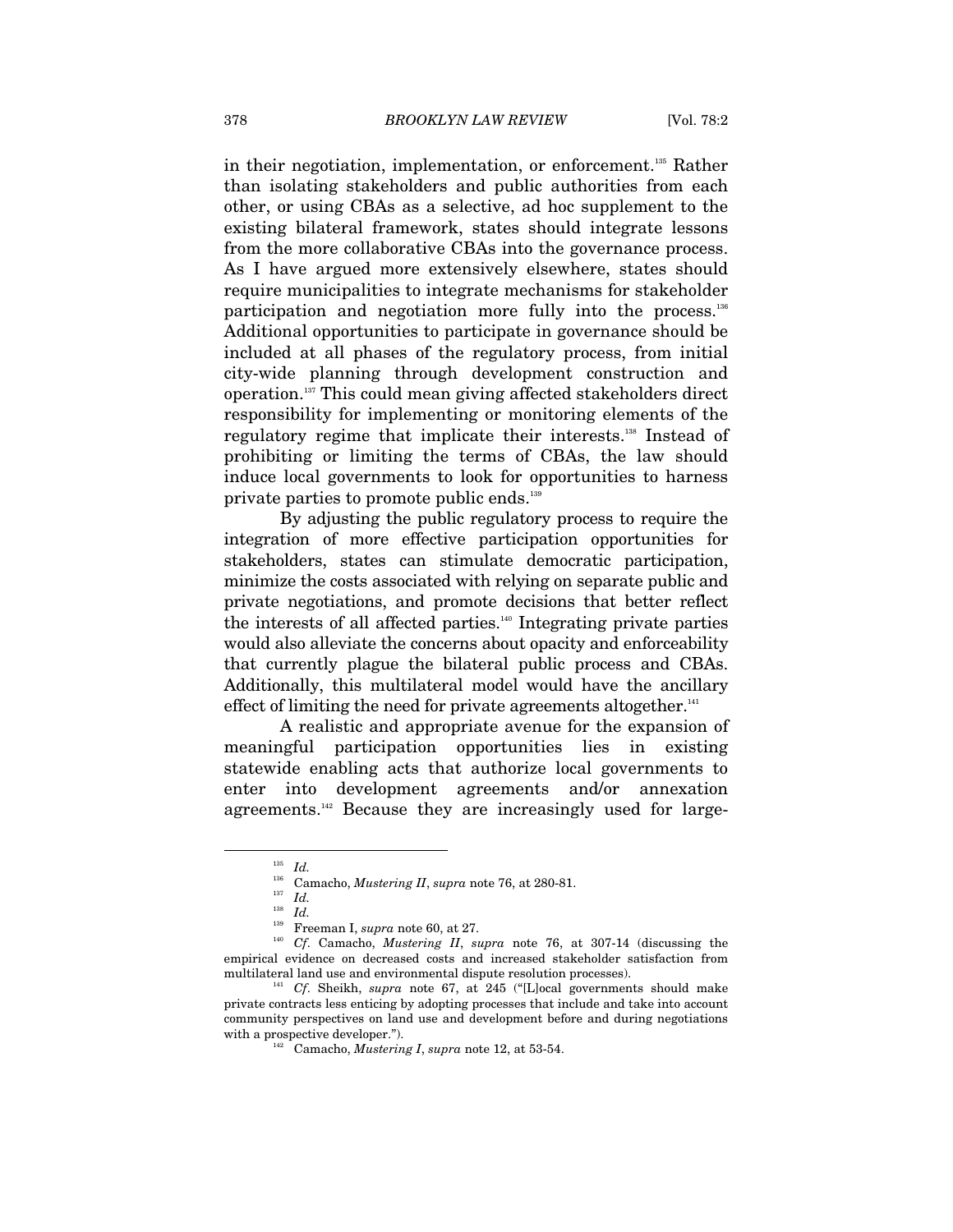scale development and allow developers and local governments unparalleled flexibility to shape the substantive terms and conditions of development, development agreements and annexation agreements provide the ideal experimental opportunity to reshape the process to be more participatory and collaborative. Indeed, because these agreements are voluntary contracts that provide a developer valuable vested development rights, most authorities agree that they are not subject to constitutional exaction limits.143 However, since development agreements provide few substantive standards to restrict the scope of negotiations, they prompt concerns of unfair dealing and increase the need for heightened participation requirements.<sup>144</sup>

These enabling statutes could be amended to require development agreements and annexation agreements to be negotiated openly and publicly, giving affected stakeholders a voice in negotiations that would compare to the voice they enjoy in both private and public CBAs. Another possibility is for the incorporation of community benefits provisions into the development agreement, which is already done for some CBAs. Indeed, some commenters promote this practice as a way to improve enforceability.<sup>145</sup> Environmental impact assessment processes, such as those required under the National Environmental Policy  $Act<sup>146</sup>$  and state analogs such as the California Environmental Quality Act<sup>147</sup> or New York State Environmental Quality Review Act,<sup>148</sup> could also be leveraged to adjust the regulatory process and promote more valuable stakeholder involvement in considering the scope of project features, analyzing potential effects, and assessing alternatives.

 <sup>143</sup> *See, e.g.*, Hermosa Beach Stop Oil Coal. v. City of Hermosa Beach, 103 Cal. Rptr. 2d 447, 464 (Cal. Ct. App. 2001) ("[I]t is likely that the City would have demanded additional consideration from [the developer] for . . . a separate development agreement."); Save the Sunset Strip Coal. v. City of W. Hollywood, 105 Cal. Rptr. 2d 172, 175 (Cal. Ct. App. 2001) (affirming trial court conclusion that development agreement cash payment of \$5.2 million does not constitute an illegal sale of city's police power and that city need not "identify some particular cost attributable to the development to justify such a fee"); City of Colo. Springs v. Kitty Hawk Dev. Co., 392 P.2d 467, 472 (Colo. 1964) (holding that a city may impose conditions in annexation agreement because the city action is "purely contractual"); *see also generally* Camacho, *Mustering I*, *supra* note 12, at 30-32; *Development Agreements*, 2 ZONING AND LAND

USE CONTROLS (MB) ch. 9A, at 9A-.04 to -.05 (2012). 144 *See* Camacho, *Mustering II*, *supra* note 76, at 282. 145 Salkin & Lavine, *Understanding II*, *supra* note 51, at 325; Frank, *supra* 

note 65, at 251. See National Environmental Policy Act (NEPA), 42 U.S.C. §§ 4321-4347 (2005).<br><sup>147</sup> See CAL. PUB. RES. CODE § 21002.1 (West 2012) (California Environmental Quality Act provision requiring environmental impact reports). 148 *See* N.Y. ENVTL. CONSERV. §§ 8-0101 to -0117 (McKinney 2005).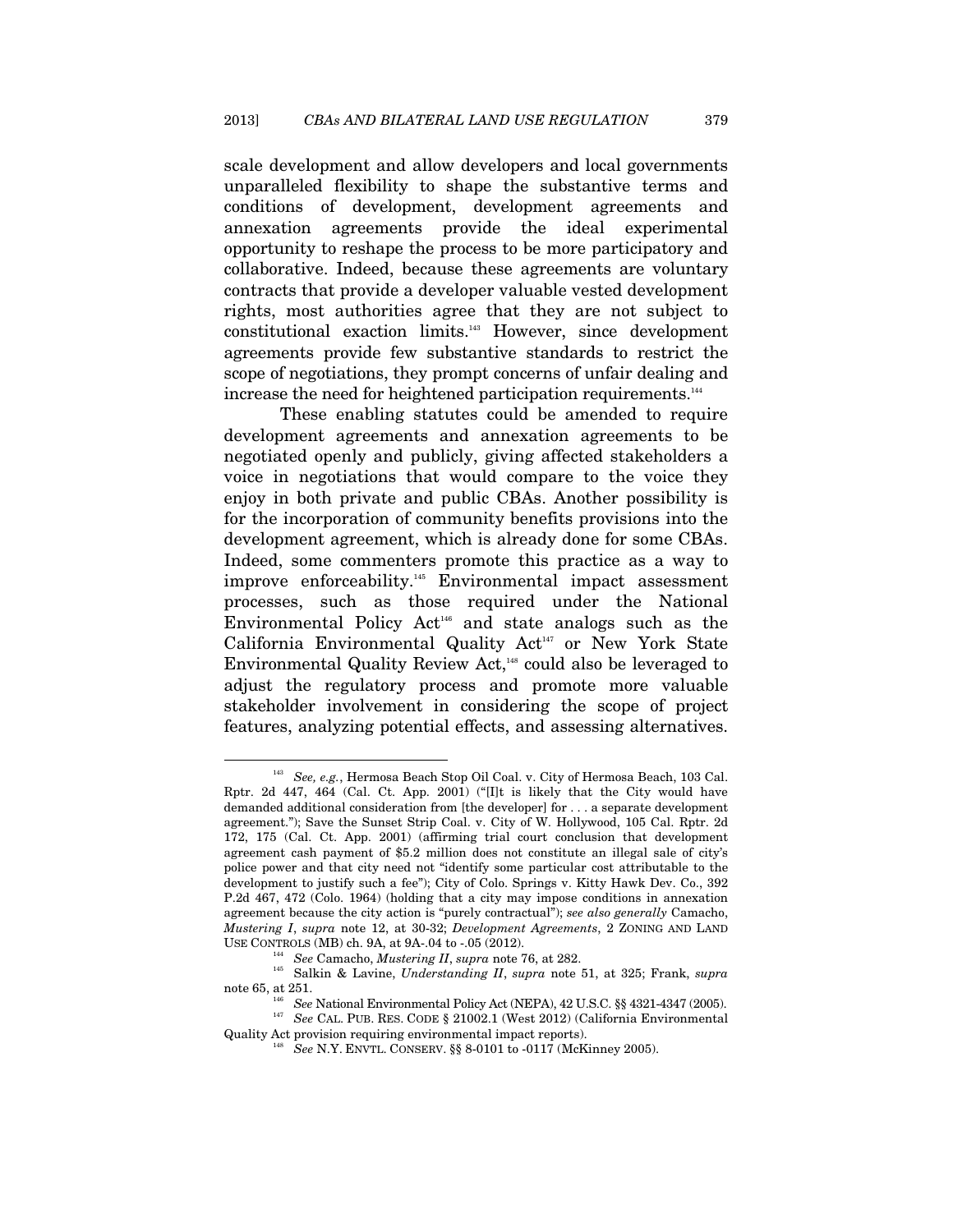Congruent with modern planning and regulatory theory, these agreements should be adaptive. For example, they should include concrete triggers that mandate sustained monitoring and assessment of compliance, with procedures that permit periodic adjustments to uncertain conditions in order to account for new information and changed conditions.<sup>149</sup>

Once adopted, development agreements would remain enforceable only by the developer and local government; however, affected stakeholders could be assigned key monitoring roles during the implementation and enforcement stages with respect to the benefits or development impacts that will affect them most directly.150 This approach would empower motivated private parties to promote developer accountability and therefore advance public enforcement goals.151 Equally significant, incorporating a more multilateral model during each phase of the development's evolution through the development agreement provides a vehicle for fostering and managing an ongoing relationship between the members of a community.152

In addition, providing more meaningful opportunities for stakeholder participation reorients the local government planner to a more effective mediation role. No longer would the government planner be expected to serve as a negotiator on behalf of the public interest as she is under the conventional bilateral model, where the planner is disconnected from community stakeholders and presumed omniscient about their needs.153 Nor would the planner be excluded from negotiations, as is typically the case under the private CBA process. Instead, the local government representative would help identify interested stakeholders and inform interested parties about the potential benefits and effects of proposed development, without negotiating on their behalf.154

This role as a facilitator, community organizer, and gatherer and distributor of information draws on a key aspect of contemporary planning theory and reflects a professional orientation that planners are increasingly being trained to embrace.155 Initially, the local government's function would be

<sup>&</sup>lt;sup>149</sup> Camacho, *Mustering II*, *supra* note 76, at 295.<br><sup>150</sup> See id. at 301-03.<br><sup>151</sup> Cf. Freeman I, *supra* note 60, at 27.<br><sup>152</sup> Camacho, *Mustering II*, *supra* note 76, at 329-30.<br><sup>153</sup> See Camacho, *Mustering II*, PARTICIPATORY PLANNING PROCESSES 3 (1999). *Cf.* Musil, *supra* note 58, at 831 ("In the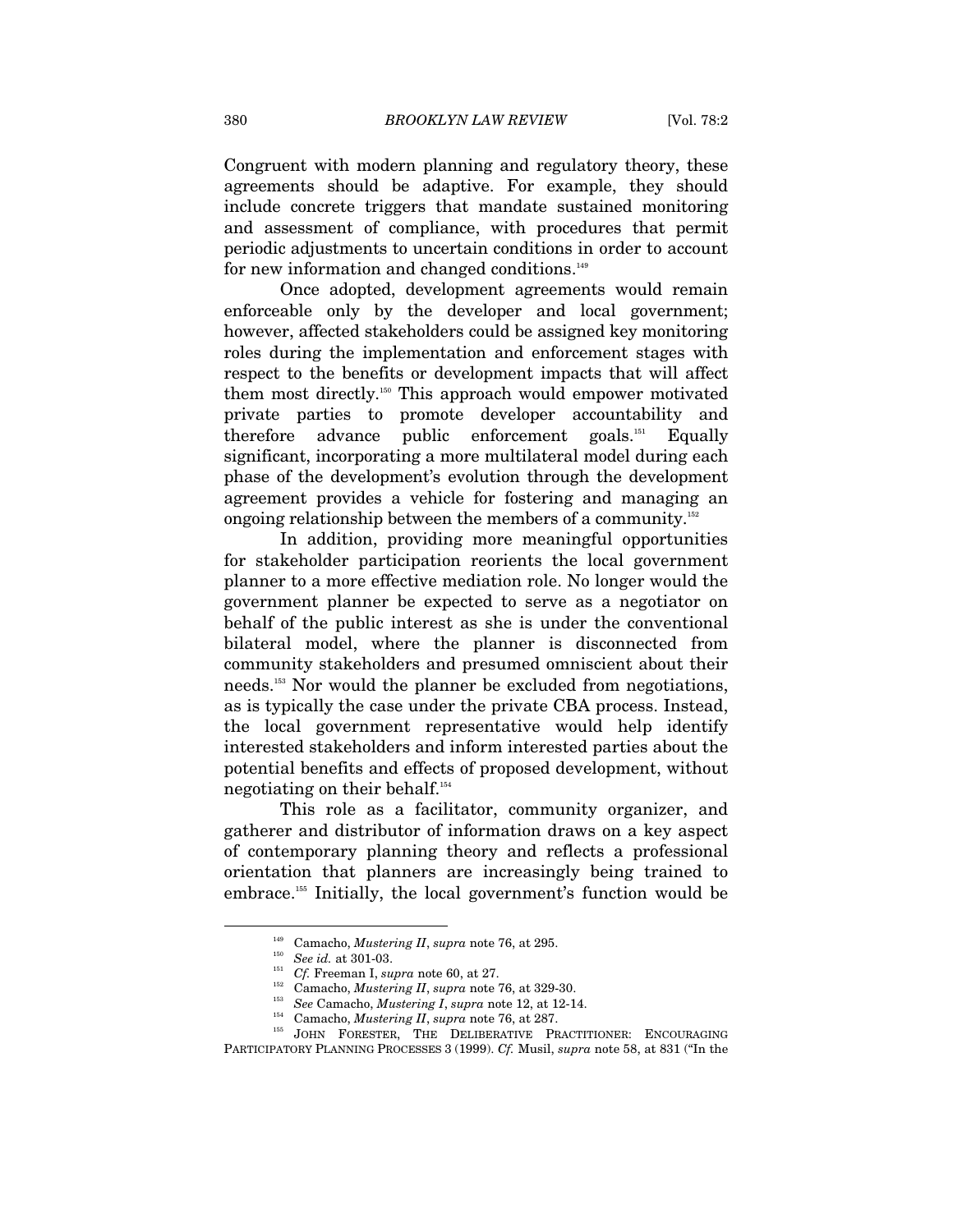to facilitate a scoping process to determine the degree of participation in the negotiations that would best serve the interests of the full range of possible stakeholders.156 Then, if appropriate, the planning official would provide resources and facilitate negotiations, rather than being placed in the impossible role of mandating the public interest (under the unilateral model) or serving as the sole negotiator on behalf of many diverse interests (under the bilateral model). Such a community scoping process would resemble a common community-organizing process used in CBAs, where local groups explore the goals and resource capacity of stakeholders.<sup>157</sup> Crucially, however, local government officials would facilitate and mediate discussions on the range of stakeholderrepresentation issues. If developers or other stakeholders are unwilling or unable to negotiate, the municipality could negotiate with such parties separately in order to gather information about potential effects and alternatives, assess interests, develop terms and conditions, formulate development plans, and potentially execute agreements.158

Though of course the efficacy of a multilateral approach is inevitably context-specific, studies in dispute resolution suggest that multilateral approaches to public policy dispute resolution tend to be more effective in circumstances in which disputes are more concrete, involve a manageable number (and fewer diffuse) stakeholders, and agreement implementation largely depends on the participants and groups they represent.159 In such circumstances, participation is more likely to be less costly and more convenient, stakeholders tend to have powerful incentives to resolve disputes because relationships are more likely to be long term, and agreements will tend to be easier to enforce and implement. Unlike

 $\overline{a}$ 

Unites States, local development officials mediate the relationships between business controls of development economic functions and public controls of development

incentives and approvals.").<br>
<sup>156</sup> Camacho, *Mustering II*, *supra* note 76, at 280.<br>
<sup>157</sup> Beach, *supra* note 36, at 101.<br>
Community-based organizations can themselves enter into binding, enforceable agreements with public authorities over particular development. *See, e.g.*,

<sup>&</sup>lt;sup>59</sup> See, e.g., Thomas C. Beierle & Jerry Cayford, *Dispute Resolution as a Method of Public Participation*, *in* THE PROMISE AND PERFORMANCE OF ENVIRONMENTAL CONFLICT RESOLUTION 53, 65 (Rosemary O'Leary & Lisa B. Bingham eds., 2003); SUSAN L. PODZIBA, CIVIC FUSION: MEDIATING POLARIZED PUBLIC DISPUTES (2013); LAWRENCE SUSSKIND & JEFFREY CRUIKSHANK, BREAKING THE IMPASSE: CONSENSUAL APPROACHES TO RESOLVING PUBLIC DISPUTES 77-78 (1987).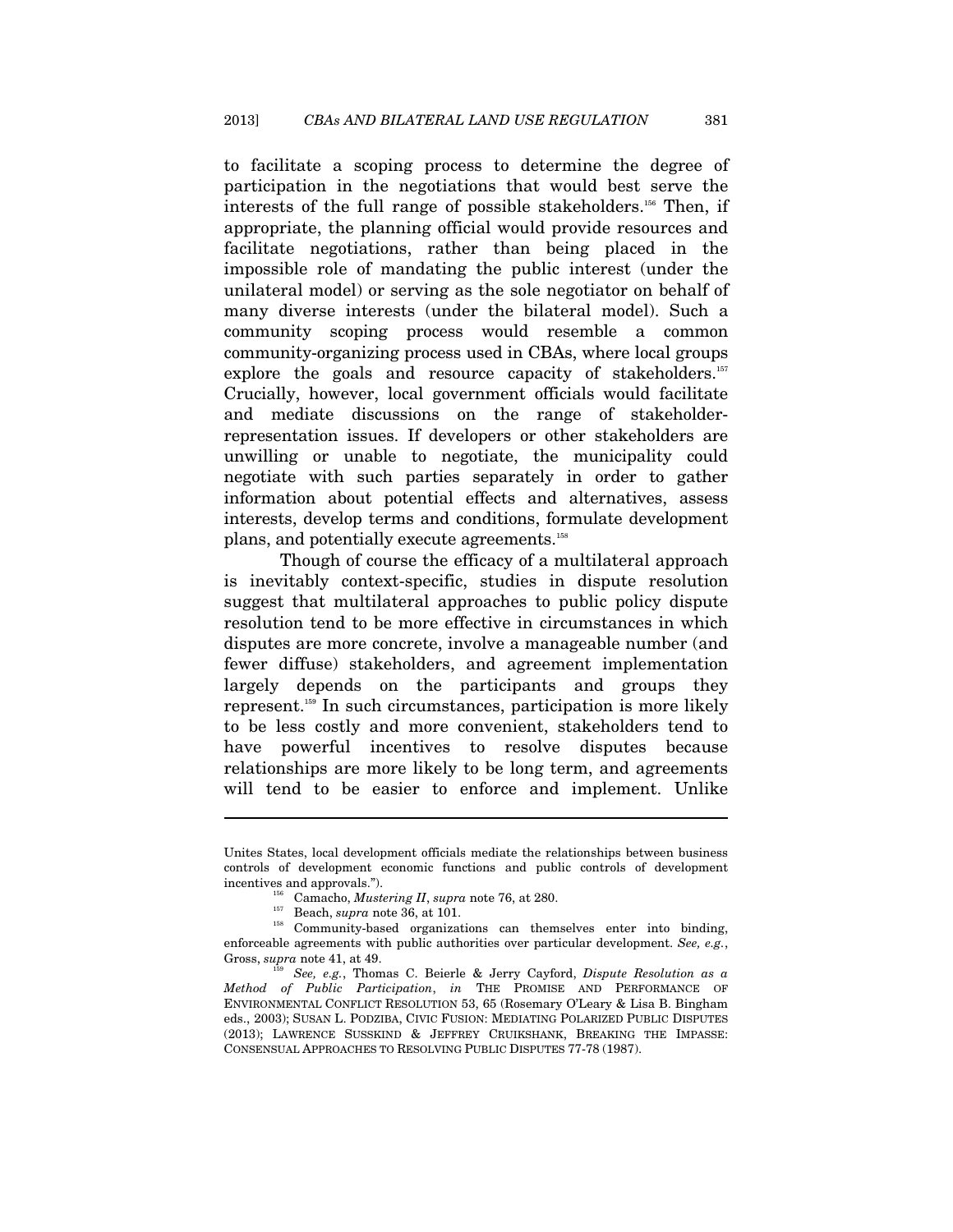prominent federal multilateral processes such as most negotiated rulemakings, the disputes in local land use conflicts tend to have these characteristics.<sup>160</sup> Although American land use regulatory processes remain understudied, modest evidence suggests that using a more multilateral orientation to resolve land use disputes can reduce costs, lead to processes that are more widely accepted, and produce agreements that are favored over those reached under the conventional bilateral approach. According to "[t]he only broad[ly] published study of the burgeoning use of collaborative land use agreements to date—a study that examined land use mediation processes— . . . ninety-one percent of participants, including government officials, reported that the process cost less . . . than more adversarial, conventional alternatives."161 Additionally, "eightyfive percent [of participants reported] that the process took less time  $\ldots$  ."<sup>162</sup> Perhaps most importantly, however, the vast majority of participants were satisfied with their mediated collaborative process and preferred the negotiated outcome to the standard decision-making process.<sup>163</sup> Even where the collaborative process did not result in a final agreement, almost two-thirds of participants who viewed their dispute as unresolved thought that the mediated multilateral process helped the parties make significant progress.<sup>164</sup>

#### **CONCLUSION**

Integrating a more multilateral and adaptive model into the development and agreement process promotes the legitimacy of public land use governance. Indeed, this model addresses the biggest critiques of the conventional bilateral

 <sup>160</sup> *See* Camacho, *Mustering II*, *supra* note 76, at 322-24 ("There are fewer logistical and organizational obstacles to collaborative approaches in the local land use context than there are in administrative law disputes."). 161 *Id.* at 307. The study "examined land use mediation processes." *Id.*

<sup>162</sup> *Id.*; *cf*. Jody Freeman & Laura I. Langbein, *Regulatory Negotiation and the Legitimacy Benefit*, 9 N.Y.U. ENVTL. L.J. 60, 121 (2000) (The value of newly acquired information on the positions of other affected parties, for example, may extend beyond any particular rulemaking); Laura I. Langbein & Cornelius M. Kerwin, *Regulatory Negotiation Versus Conventional Rulemaking: Claims, Counter-Claims and Empirical* 

<sup>&</sup>lt;sup>163</sup> Camacho, *Mustering II*, *supra* note 76, at 310.<br><sup>164</sup> Id. at 311 (Where no agreement was ultimately reached, participants nevertheless reported several benefits from the process: "it aided the parties in developing the basis for future negotiations[;] expanded the available information[;] improved stakeholder relationships through constructive dialogue[;] clarified issues and interests[;] and increased participant confidence in government efficacy.")*.*